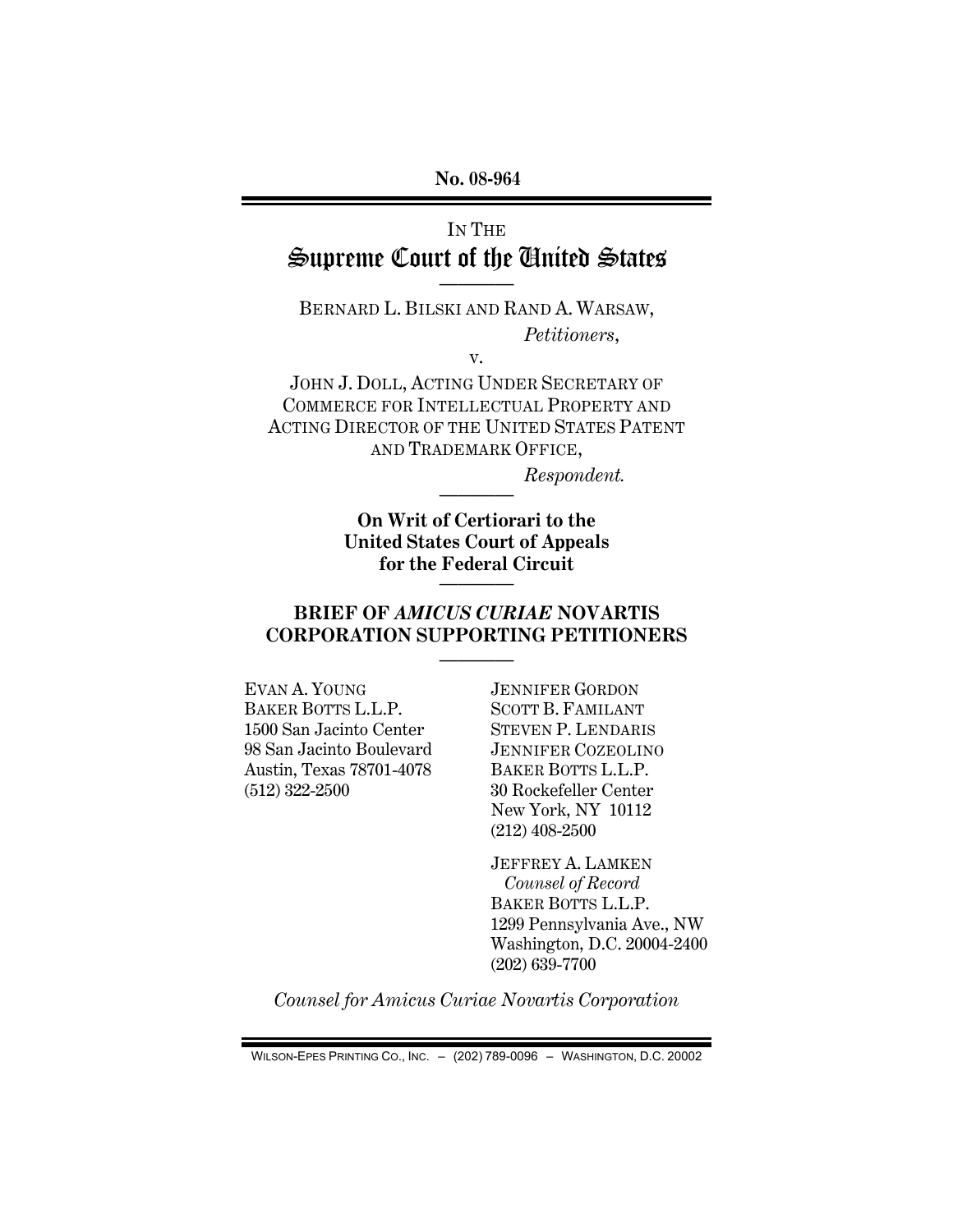#### **QUESTIONS PRESENTED**

1. Whether the Federal Circuit erred by holding that a "process" must be tied to a particular machine or apparatus, or transform a particular article into a different state or thing ("machine-or-transformation" test), to be eligible for patenting under 35 U.S.C. § 101, despite this Court's precedent declining to limit the broad statutory grant of patent eligibility for "any" new and useful process beyond excluding patents for "laws of nature, physical phenomena, and abstract ideas."

2. Whether the Federal Circuit's "machine-or-transformation" test for patent eligibility, which effectively forecloses meaningful patent protection to many business methods, contradicts the clear Congressional intent that patents protect "method[s] of doing or conducting business." 35 U.S.C. § 273.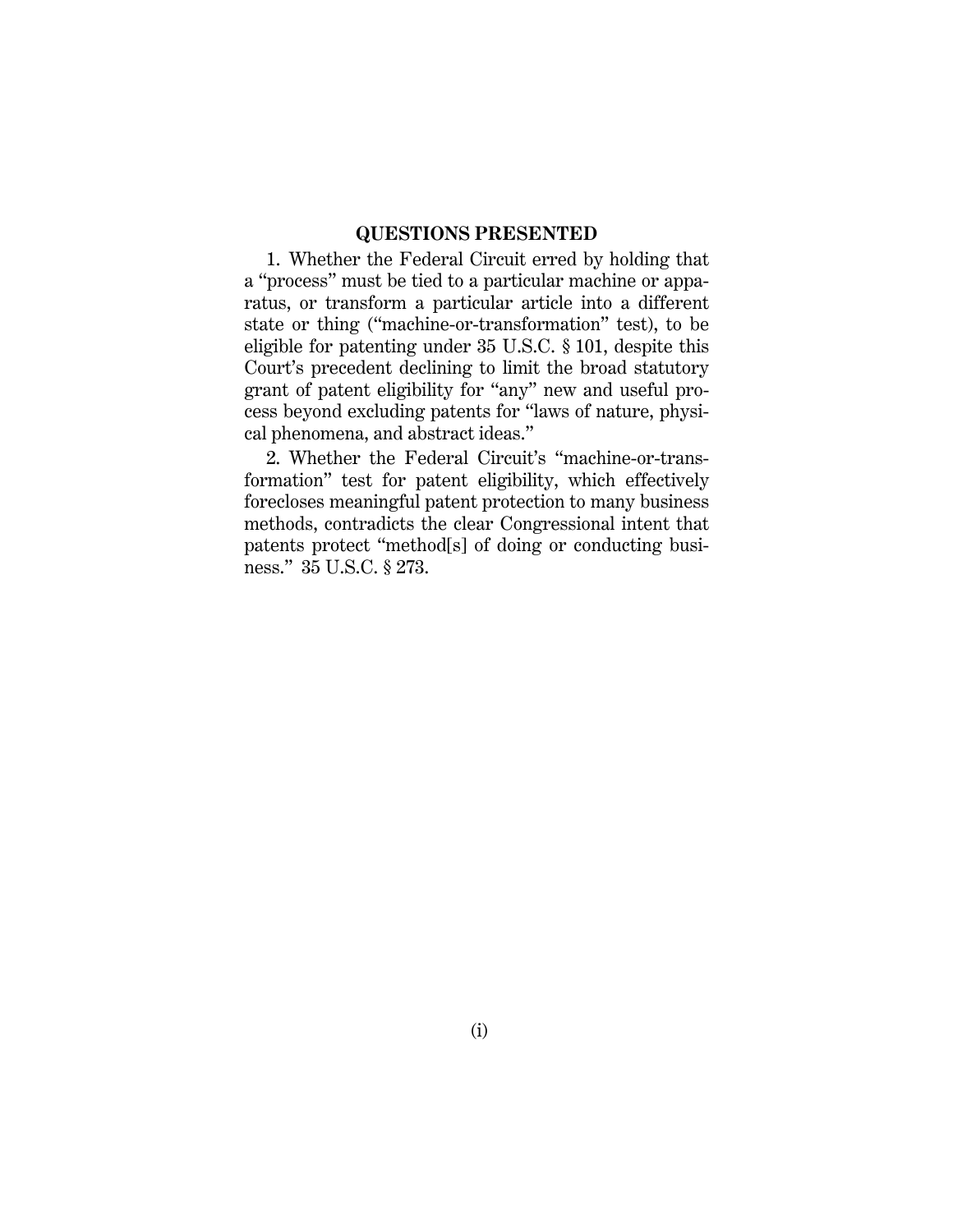# TABLE OF CONTENTS

|                                                                                                                                                                                       | Page           |
|---------------------------------------------------------------------------------------------------------------------------------------------------------------------------------------|----------------|
|                                                                                                                                                                                       | $\mathbf{i}$   |
|                                                                                                                                                                                       | $\mathbf 1$    |
|                                                                                                                                                                                       | $\overline{2}$ |
|                                                                                                                                                                                       | $\overline{7}$ |
| The Federal Circuit's Machine-or-<br>Transformation Test Unduly Narrows The<br>Scope Of Patent-Eligibility For Process                                                                | 7              |
| A. The Text and Structure of the Patent<br>Act Reflect § 101's Broad Scope as<br>Well as the Counter-Balance Pro-<br>vided by Other Sections of the Act                               | 8              |
| B. Diagnostic-Process Claims Merit<br>Protection Under § 101 Because<br>They Are Applications of "Laws of                                                                             | 13             |
| The Ability to Detect or Measure<br>1.<br><b>Biomarkers Makes Personalized</b>                                                                                                        | 14             |
| 2. The Claim at Issue in Lab. Corp.<br>Is Patent-Eligible Under § 101                                                                                                                 | 16             |
| The Rigidity of the Decision<br>3.<br><b>Below Improperly Threatens</b><br>Diagnostic-Process Claims                                                                                  | 21             |
| C. Regardless of How It Resolves the<br>Instant Appeal, This Court Should<br>Not Endorse the Machine-or-Trans-<br>formation Test as the Definitive<br>Means for Assessing the Patent- |                |
| Eligibility of Process Claims                                                                                                                                                         | $22\,$         |
|                                                                                                                                                                                       | 24             |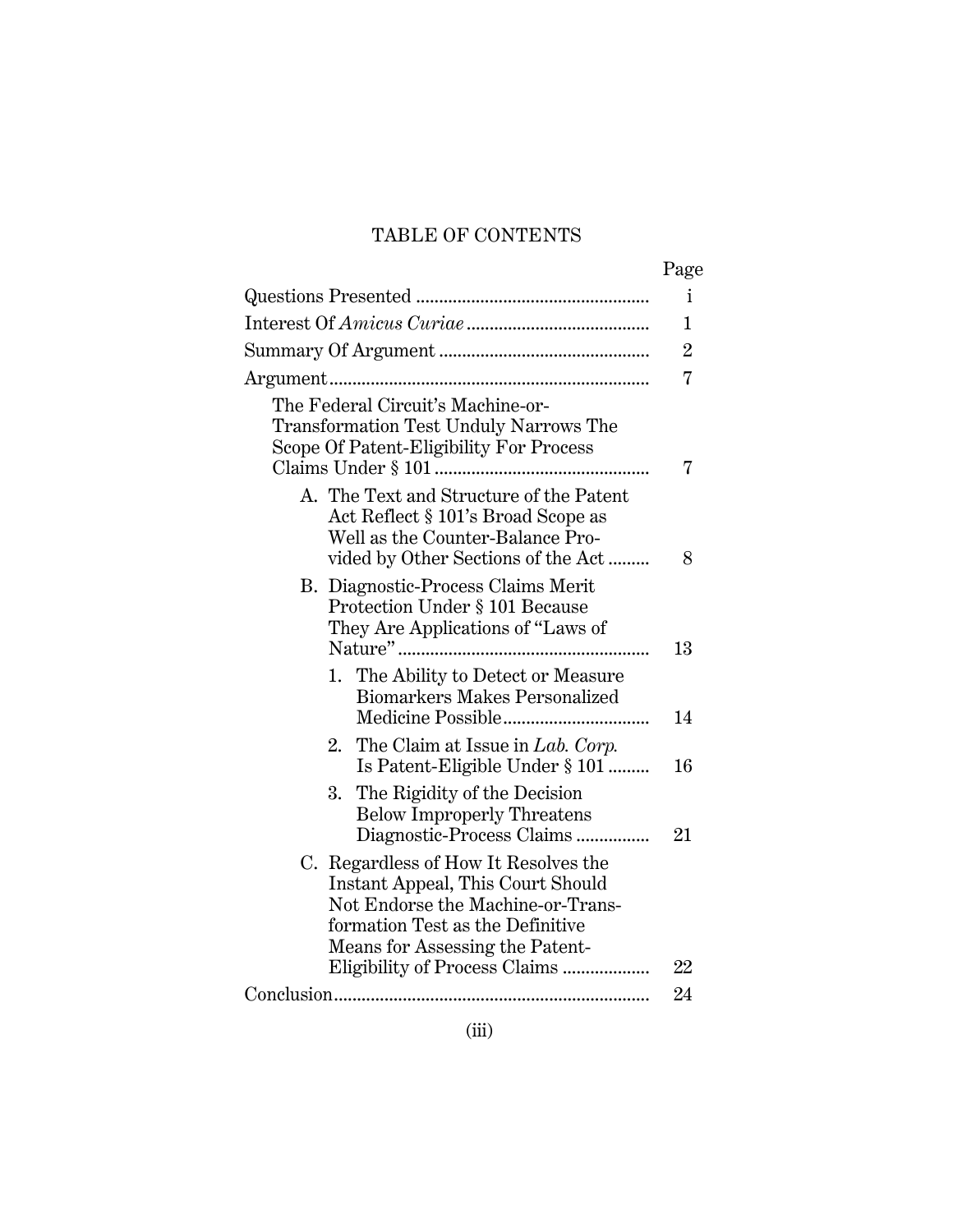# TABLE OF AUTHORITIES

# Page

# CASES

| Aro Mfg. Co. v. Convertible Top                   |    |
|---------------------------------------------------|----|
| Replacement Co., 365 U.S. 336 (1961)              | 18 |
| Bonito Boats, Inc. v. Thunder Craft               |    |
|                                                   | 12 |
| <i>In re Cruciferous Sprout Litig.</i> , 301 F.3d |    |
|                                                   | 11 |
| Diamond v. Chakrabarty, 447 U.S. 303              |    |
|                                                   | 10 |
| Diamond v. Diehr, 450 U.S. 175                    |    |
|                                                   |    |
| <b>EMI</b> Group N. Am., Inc. v. Cypress          |    |
| Semiconductor Corp., 268 F.3d 1342                |    |
|                                                   | 12 |
| In re Fisher, 421 F.3d 1365 (Fed. Cir.            |    |
|                                                   | 12 |
| Funk Bros. Seed Co. v. Kalo Inoculant             |    |
|                                                   |    |
| Gottschalk v. Benson, 409 U.S. 63 (1972)  10, 19  |    |
| In re Grimme, 274 F.2d 949 (C.C.PA.               |    |
|                                                   | 20 |
| J.E.M. Ag. Supply, Inc. v. Pioneer Hi-            |    |
| Bred Int'l, Inc., 534 U.S. 124 (2001)  4, 22      |    |
| Jimenez v. Quarterman, 129 S. Ct. 681             |    |
|                                                   | 8  |
| KSR Int'l Co. v. Teleflex Inc., 550 U.S.          |    |
|                                                   | 12 |
| Lab. Corp. of Am. Holdings v. Metabolite          |    |
|                                                   |    |

iv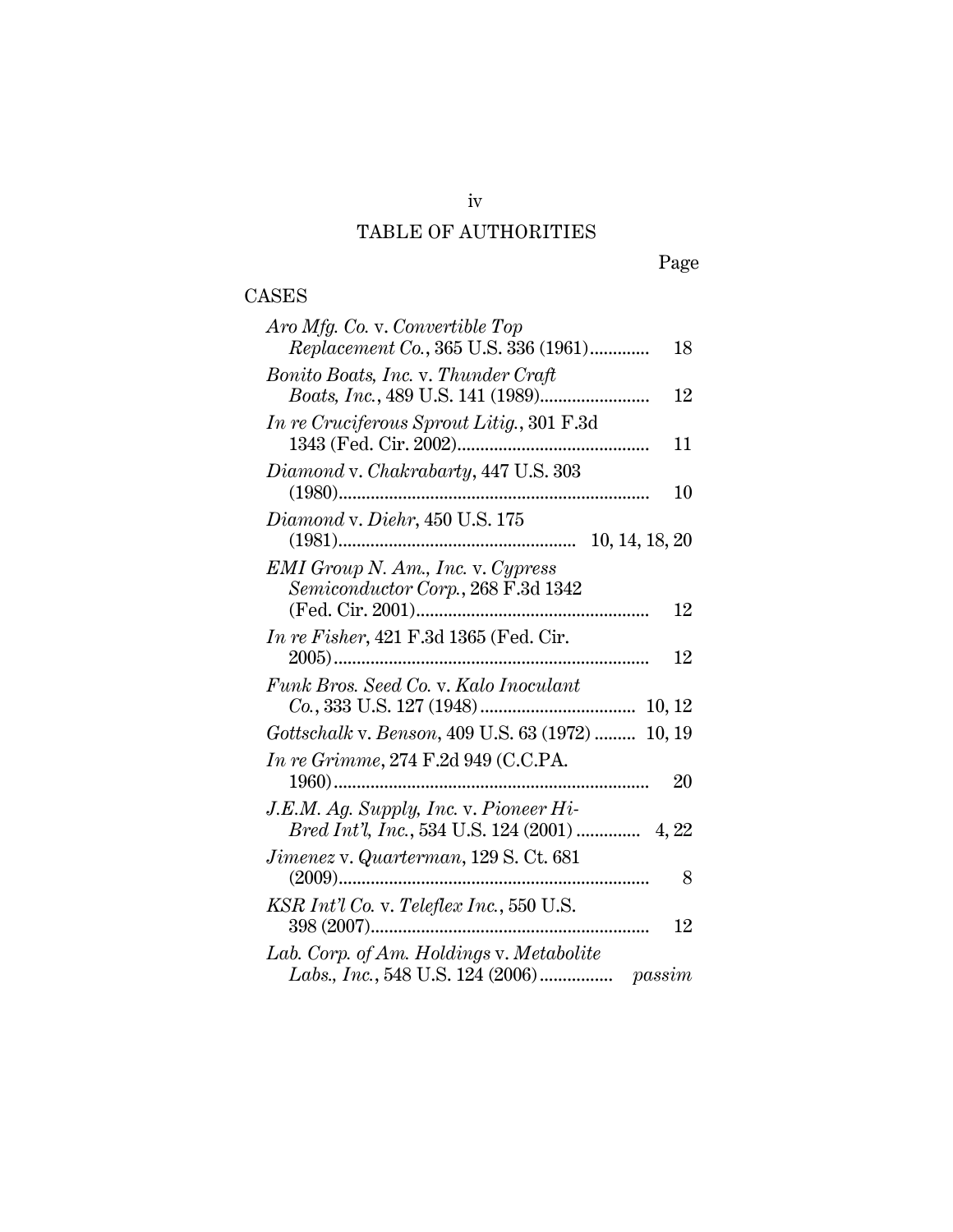# TABLE OF AUTHORITIES—Continued

v

| Mackay Radio & Telegraph Co. v.<br>Radio Corp. of Am., 306 U.S. 86<br>$(1939)$<br>10                         |
|--------------------------------------------------------------------------------------------------------------|
| Metabolite Labs., Inc. v. Lab. Corp. of<br>Am. Holdings, 370 F.3d 1354 (Fed.                                 |
| Muniauction, Inc. v. Thomson Corp., 532<br>17                                                                |
| In re O'Farrell, $853$ F.2d $894$ (Fed. Cir.<br>12                                                           |
| O'Reilly v. Morse, 56 U.S. $(15 \text{ How.}) 62$<br>12                                                      |
| Para-Ordnance Mfg., Inc. v. SGS<br><i>Importers Int'l, Inc.</i> , $73$ F.3d $1085$<br>(Fed. Cir. 1995)<br>18 |
| Regents of the Univ. of California v. Eli<br>Lilly & Co., 119 F.3d 1559 (Fed. Cir.<br>12                     |
| Schering Corp. v. Geneva Pharms., Inc.,<br>11                                                                |
| In re Swinehart, 439 F.2d 210 (C.C.P.A.<br>20                                                                |
| <b>STATUTES</b>                                                                                              |
| 8-9                                                                                                          |
|                                                                                                              |
|                                                                                                              |
|                                                                                                              |
|                                                                                                              |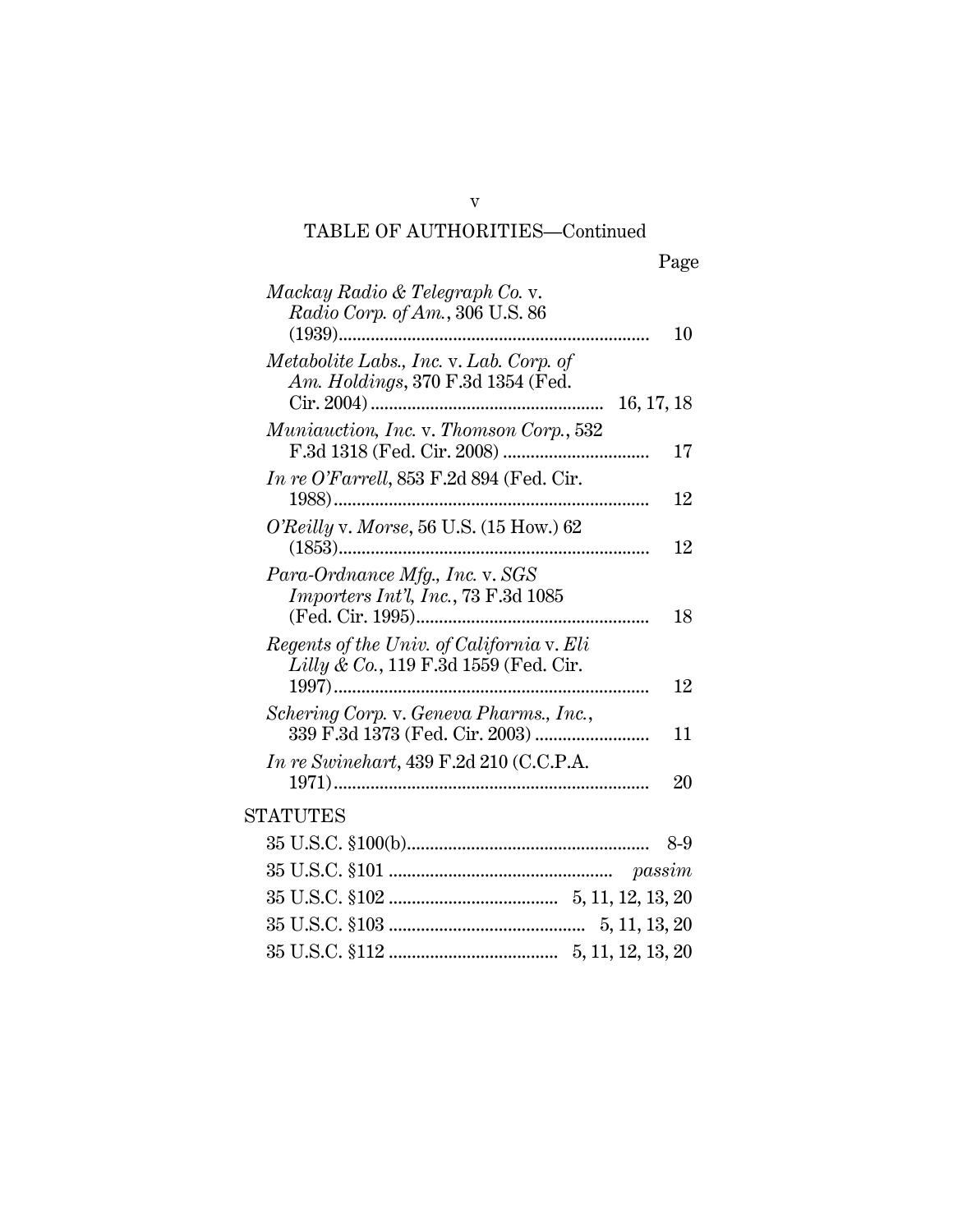# TABLE OF AUTHORITIES—Continued

Page

# MISCELLANEOUS

| Robert C. Oh & David L. Brown, Vitamin |    |
|----------------------------------------|----|
| B12 Deficiency, 67 Am. Fam. Physician  |    |
|                                        | 16 |

vi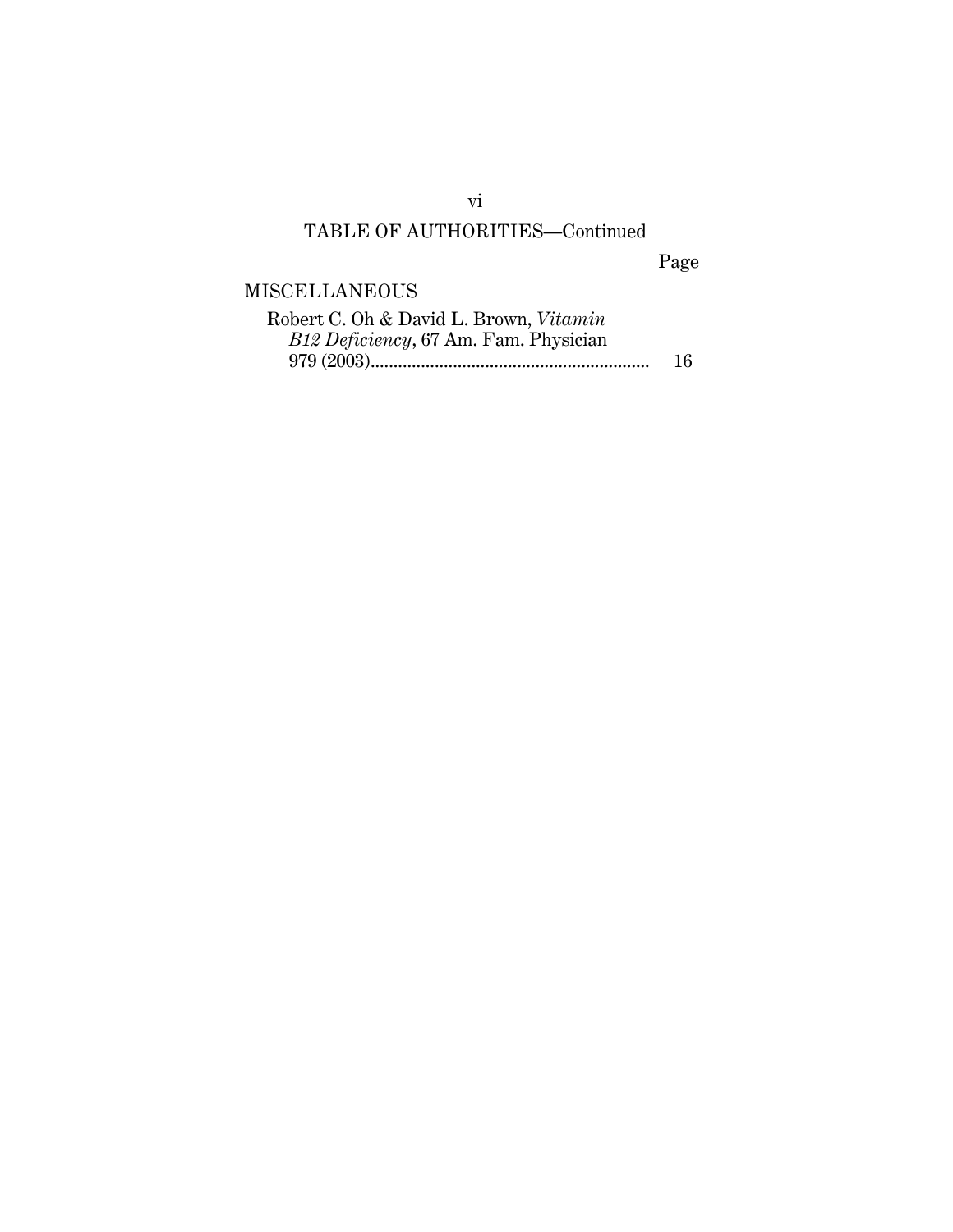# IN THE Supreme Court of the United States

NO. 08-964

————

————

BERNARD L. BILSKI AND RAND A. WARSAW,  *Petitioners*,

v.

JOHN J. DOLL, ACTING UNDER SECRETARY OF COMMERCE FOR INTELLECTUAL PROPERTY AND ACTING DIRECTOR OF THE UNITED STATES PATENT AND TRADEMARK OFFICE,  *Respondent.* 

> **On Writ of Certiorari to the United States Court of Appeals for the Federal Circuit**

> > ————

————

# **BRIEF OF** *AMICUS CURIAE* **NOVARTIS CORPORATION SUPPORTING PETITIONERS**

## **INTEREST OF** *AMICUS CURIAE*

————

Novartis Corporation, through its U.S. affiliates (hereinafter collectively "Novartis"), provides healthcare solutions that address the evolving needs of patients and societies. Focused solely on healthcare, Novartis offers a diversified portfolio to best meet patient and social needs: innovative medicines, cost-saving generic pharma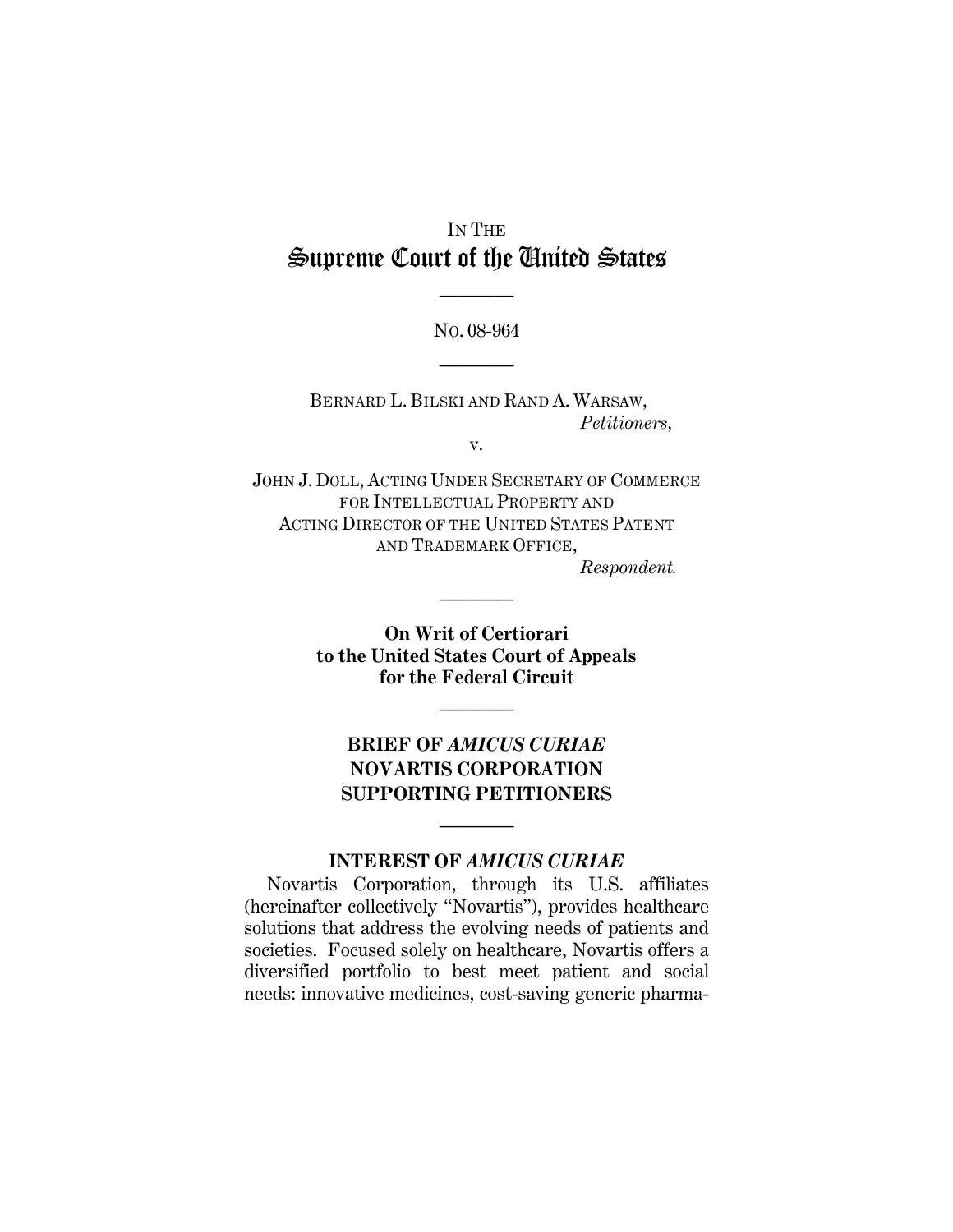ceuticals, preventive vaccines, diagnostic tools, and consumer health products. Novartis is the only company that provides innovative benefits to patients in all of these areas. Novartis relies on the patent system to protect its many innovations in patient care. Without the promise of exclusive rights in validly patented subject matter, the investment incentive for the research and development needed to discover innovative pharmaceutical and diagnostic products is greatly diminished.

Novartis has great interest in this case because the Federal Circuit's rigid and putatively exclusive machineor-transformation test, as articulated in the decision below, potentially threatens to remove from patenteligibility under 35 U.S.C. § 101 the types of inventive processes in which Novartis has heavily invested and continues to pursue at great cost, including innovations relating to personalized medicine. Personalized medicine not only provides for more effectively and economically marshaled healthcare resources but also—and more importantly—improves patients' well-being and, indeed, saves lives. Affirmance of the Federal Circuit's approach for determining process patent-eligibility could have an immediate, negative impact on personalized health care, an area of great importance to patients and to Novartis.<sup>1</sup>

#### **SUMMARY OF ARGUMENT**

This Court should reject the Federal Circuit's onesize-fits-all test for assessing the patent-eligibility of process claims. That court held that § 101 of the Patent

-

<sup>1</sup> Pursuant to this Court's Rule 37.6, *amicus* affirm that no counsel for a party authored this brief in whole or in part, that no such counsel or party made a monetary contribution intended to fund the preparation or submission of this brief, and that no person or persons other than *amicus* and its counsel made such a monetary contribution. Both parties have consented to the filing of this brief. The parties' letters so consenting have been filed with the Clerk's office.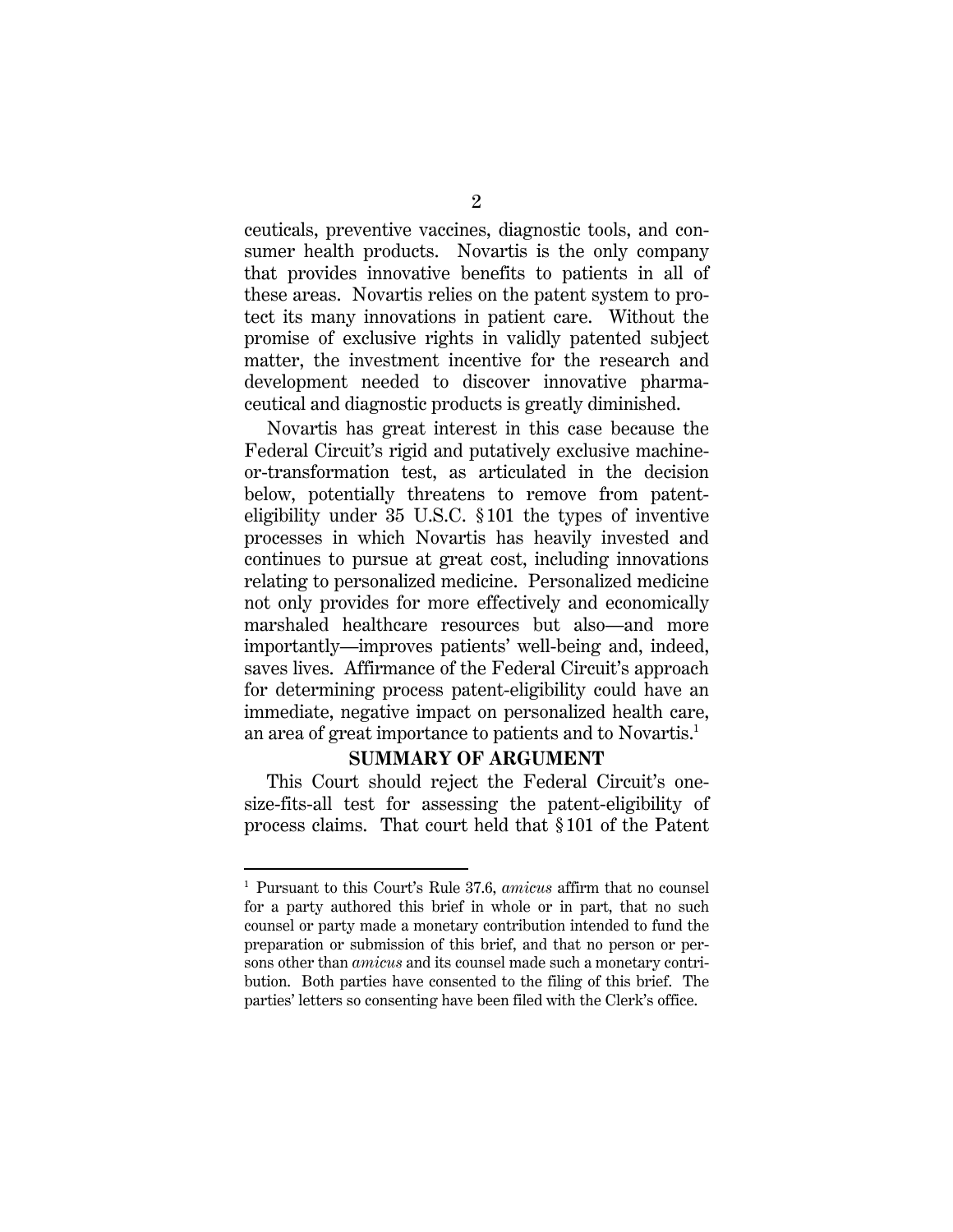Act, 35 U.S.C. § 101, permits a process to be patented only if "(1) it is tied to a particular machine or apparatus, or (2) it transforms a particular article into a different state or thing." Pet. App. 12a. Although the decision below evaluated a business-method claim, its machine-ortransformation test appears intended to apply to *any* process claim. *Id.* at 15a-16a. In that respect, the test overreaches and unduly restricts § 101's textually broad scope.

The difficulty of reconciling the Federal Circuit's test with process claims arising in the context of the biological sciences—a field that differs greatly from the transaction hedging the Federal Circuit had before it—is strong evidence that the Federal Circuit went too far. This Court recently had an opportunity to consider the scope of patent-eligibility under §101 in a biological context in *Lab. Corp. of Am. Holdings* v. *Metabolite Labs., Inc.*, 548 U.S. 124 (2006). But the Court was unable to reach the merits because the issue was not properly preserved for its review. In his dissent, Justice Breyer (joined by Justices Stevens and Souter) stated that he would have reached the question presented and would have held that the patent claim at issue (a process claim for detecting a vitamin deficiency) amounted to "an unpatentable 'natural phenomenon.'" *Id.* at 132-34, 138 (Breyer, J., dissenting from dismissal of certiorari).

Although the decision below and the dissenting views expressed in *Lab. Corp.* spring from legitimate concerns, their proposed solutions, which are based on faulty premises, would unduly constrict the scope of §101. Both opinions unnecessarily raise uncertainties about the patent-eligibility of diagnostic methods that are based on the detection or measuring of "biomarkers," such as DNA sequences or other biological substances that are indicative of a host having or being predisposed to a certain disease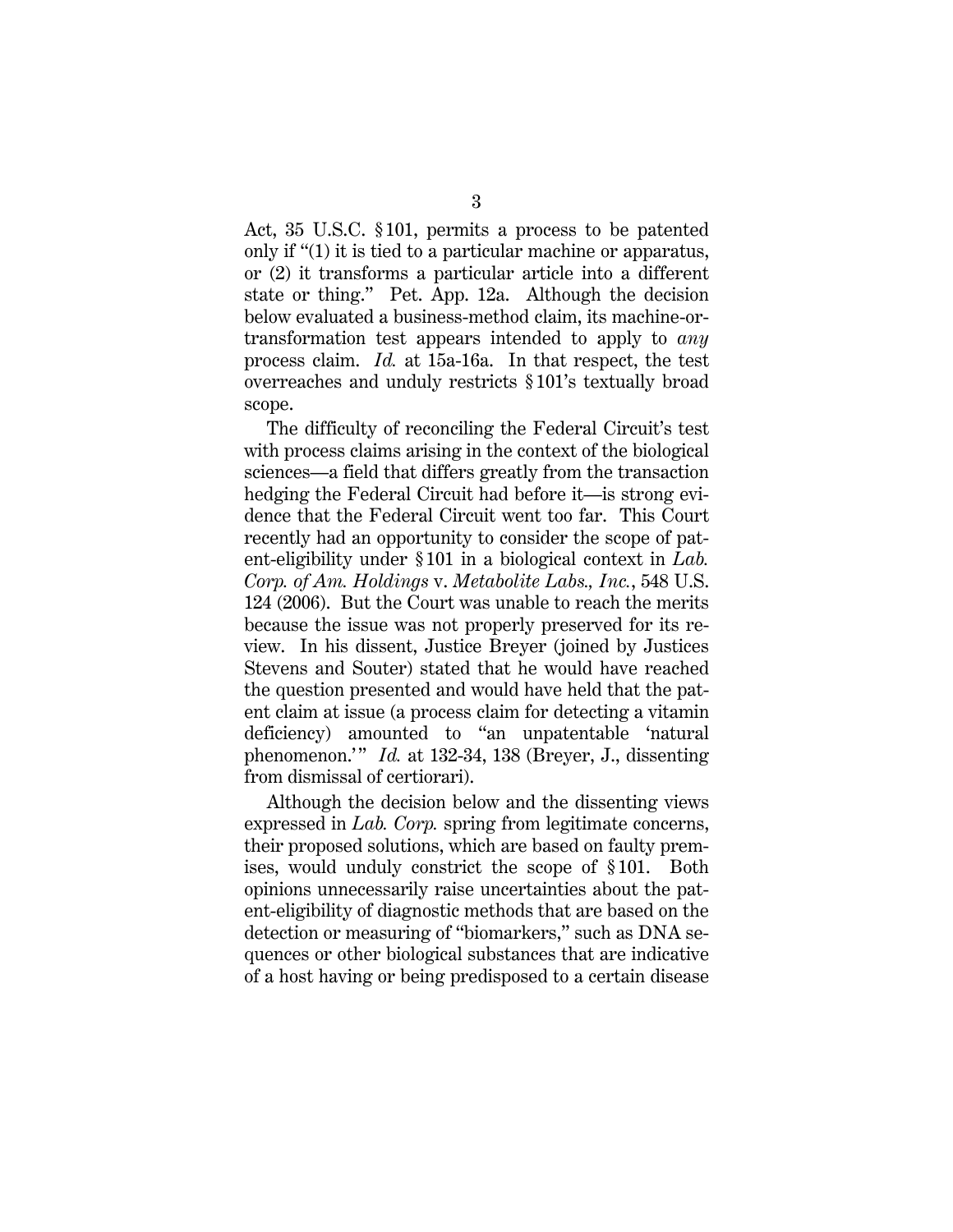or condition. This case provides an opportunity to ensure that the scope of § 101 is properly calibrated.

A. The *Lab. Corp.* dissent and the machine-or-transformation test as applied by the court below focus on § 101 without giving full effect to its text or how it fits into the overall scheme of the Patent Act. Although § 101's scope is not boundless, this Court has recognized that it is a "dynamic provision designed to encompass new and unforeseen inventions." See *J.E.M. Ag. Supply, Inc.* v. *Pioneer Hi-Bred Int'l, Inc.*, 534 U.S. 124, 135 (2001).

There is no reason why process claims based on detecting or measuring biomarkers should fall outside § 101's scope. Section 101 guarantees that "[w]hoever invents or discovers any new and useful process, machine, manufacture, or composition of matter, or any new and useful improvement thereof, may obtain a patent therefor, subject to the conditions and requirements of this title." The only explicit limitation on that expansive statutory language is the exclusion of processes that preempt laws of nature, natural phenomena, or abstract ideas.<sup>2</sup> Processes *applying* the foregoing, however, do not preempt them, and hence are eligible for patent protection under § 101.

Giving § 101 its ordinary and expansive meaning does not minimize the legitimate and important concerns underlying the *Lab. Corp.* dissent—that abusive or otherwise meritless patent claims not be allowed to impede the proper functioning of the patent system as a whole or to deprive society of free access to knowledge that is not attributable to an inventor. But this important policing

<u>.</u>

<sup>&</sup>lt;sup>2</sup> Although the "laws of nature" and "natural phenomena" exceptions are technically separate, they are analytically indistinct for purposes of this brief. When referring to the conceptual space occupied by both the "laws of nature" and "natural phenomena" exceptions, this brief will refer for convenience to "the laws of nature."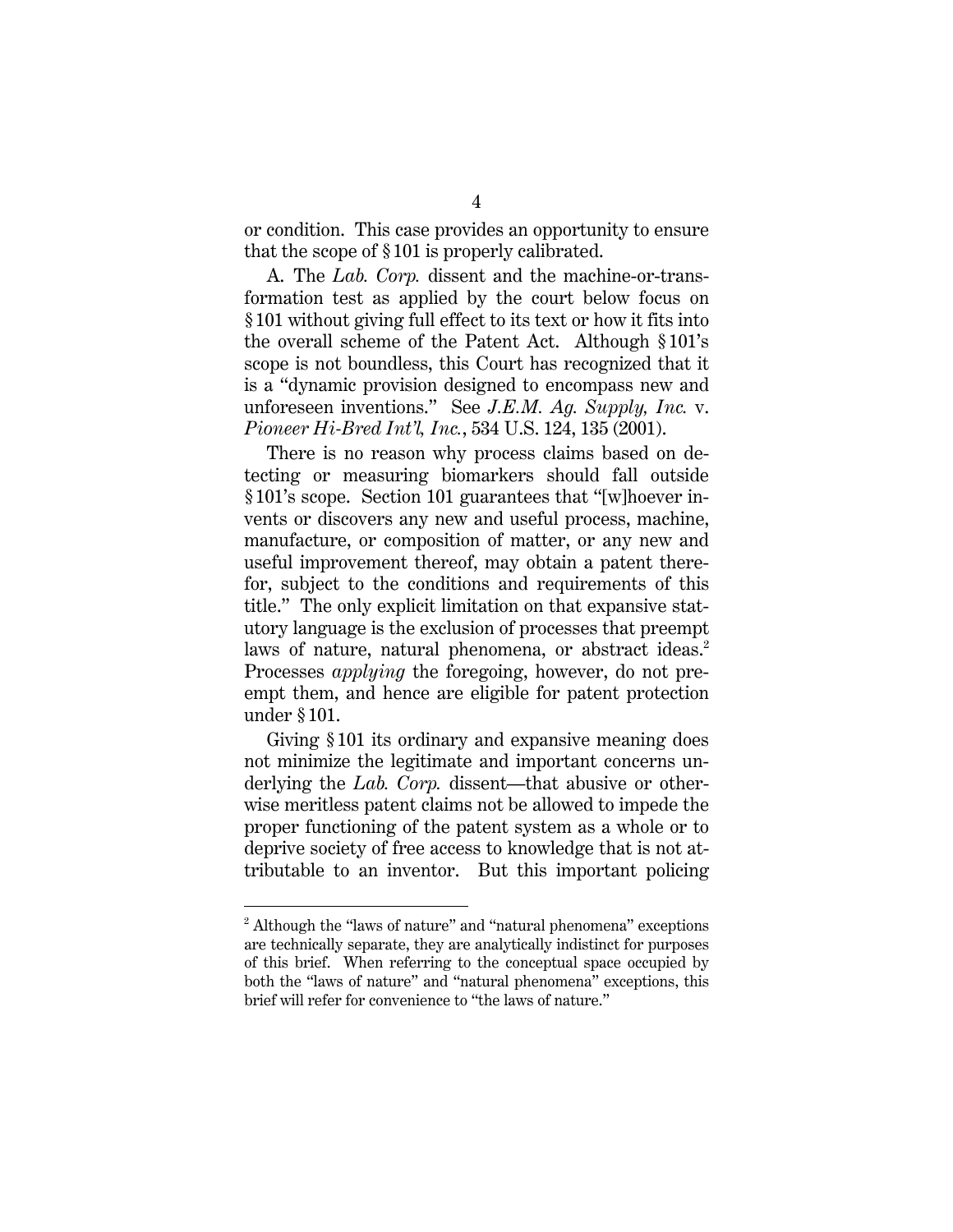function is ordinarily not the job of § 101; it is instead, as § 101 itself indicates, the work of other "conditions and requirements" of the Patent Act. Sections 102, 103, and 112 are particularly potent statutory safeguards against claims unworthy of protection, *even if* those claims fall within the capacious scope of  $\S 101$ .

B. Diagnostic-process claims properly fall within § 101's protection. They are integral and inseparable ingredients in the larger process of managing and treating disease. Such claims are at the front-end of the healing process. An extraordinary investment of intellectual and financial resources allows scientists to identify biomarkers, which in turn have created a new era of "personalized medicine," *i.e.,* individualized patient care tailored to a patient's unique biological profile, including his or her genetic makeup. Innovations in personalized medicine are thus largely based on the discovery of natural laws, specifically that biomarkers are, for example, predictive of disease or of responsiveness to specific drugs.

The dissent in *Lab. Corp.* expressed doubts about the patent-eligibility of diagnostic-process claims that, without reciting an underlying transformative event, appear to cover data gathering and a natural correlation.<sup>3</sup> The dissent's view that such claims are essentially and impermissibly directed to a law of nature *itself* is incorrect. That error arose because the assaying step of the claim at issue in *Lab. Corp.* was never fully analyzed below, if at all, in the § 101 context. Claims such as those at issue in *Lab. Corp*. are directed to a practical *application* of a

<u>.</u>

<sup>&</sup>lt;sup>3</sup> For instance, a diagnostic claim might be phrased "a method for diagnosing disease X in a human patient comprising (a) detecting in a sample taken from such patient the presence of sequence Y in gene Z, wherein the presence of sequence Y in gene Z indicates the likelihood of developing disease X; and (b) diagnosing whether the patient will develop disease X based on the result of step (a)."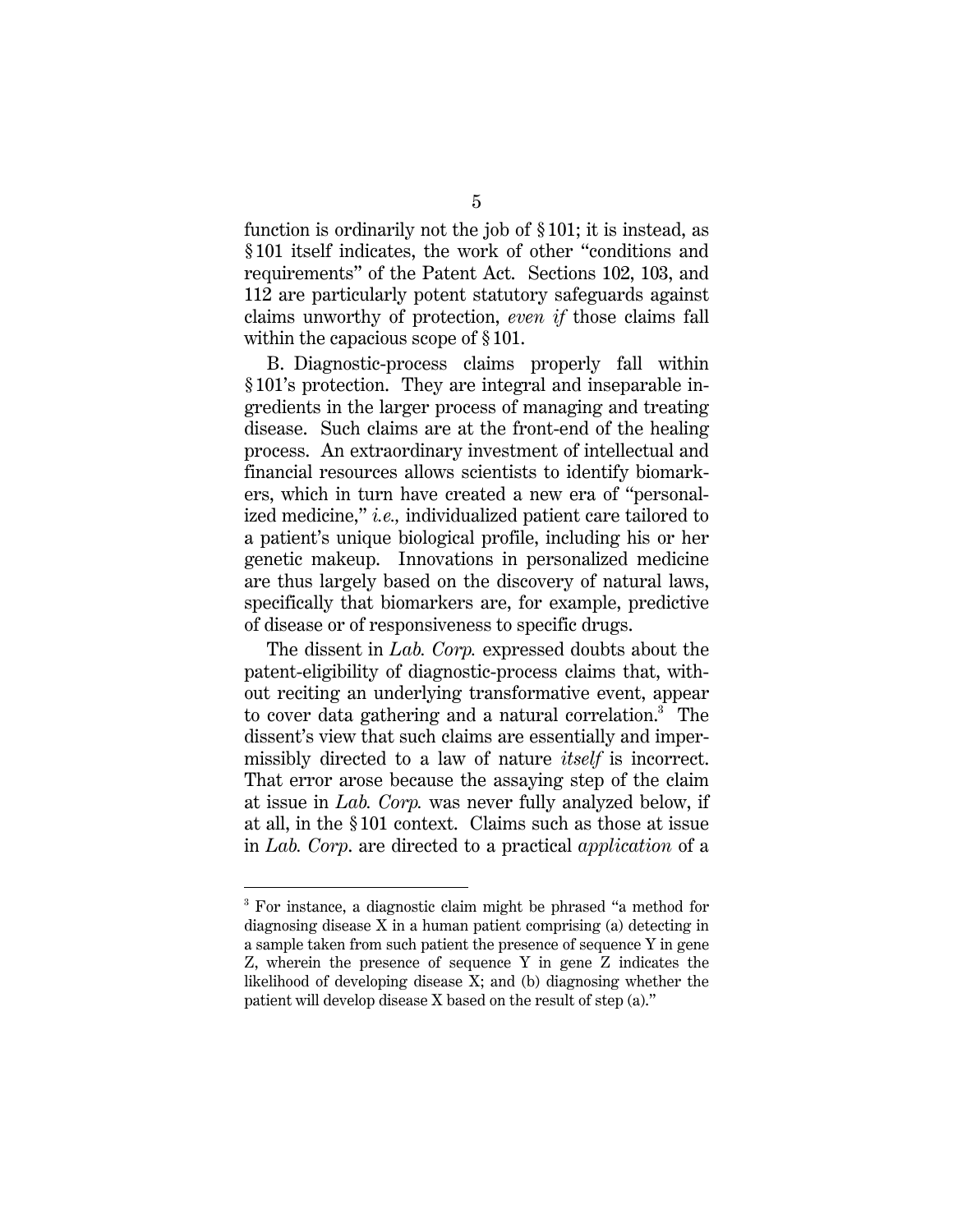law of nature. They require the testing of a patient sample (an act of human intervention) for a particular biomarker, which, if present, signifies a corresponding disease or a predisposition to develop it in the future. Such test results, in turn, open the door for that patient to be treated in an individualized fashion. Consequently, diagnostic-process claims are directed to perhaps the most "useful" endeavor of all—directly enhancing the quality of, or even sustaining the very existence of, human life.

Importantly, such claims do not "preempt" the laws of biology, physics, or chemistry as they manifest themselves in nature, as the *Lab. Corp*. dissent suggests. The two steps of the claim (*i.e.*, "assaying" and "correlating") must be practiced for there to be an act of infringement. Hence, an individual who possesses a biomarker indicative of a particular condition does not infringe such claims by living and breathing. Neither do such claims stop anyone, including a patient's own physician, from simply thinking about possible medical predispositions in light of the presence or absence of a biomarker.

Similarly, the Federal Circuit's approach in the decision below has the potential to deny protection to diagnostic-process claims to the extent they neither tie the method of detecting a given biomarker to a particular machine nor recite a series of transformative steps that enable that detection. But the development of such diagnostic methods is the fruit of tremendous intellectual and financial exertion, and the resulting methods provide both increasing and extraordinary benefits to patients. The factual and policy considerations surrounding the patent-worthiness of claims to life-saving diagnostics are simply too distinct and complex to foreclose their ability to qualify for patent-eligibility on considerations other than whether they implicate machines or transformations. If the machine-or-transformation test were to deny such diagnostic methods the opportunity for patent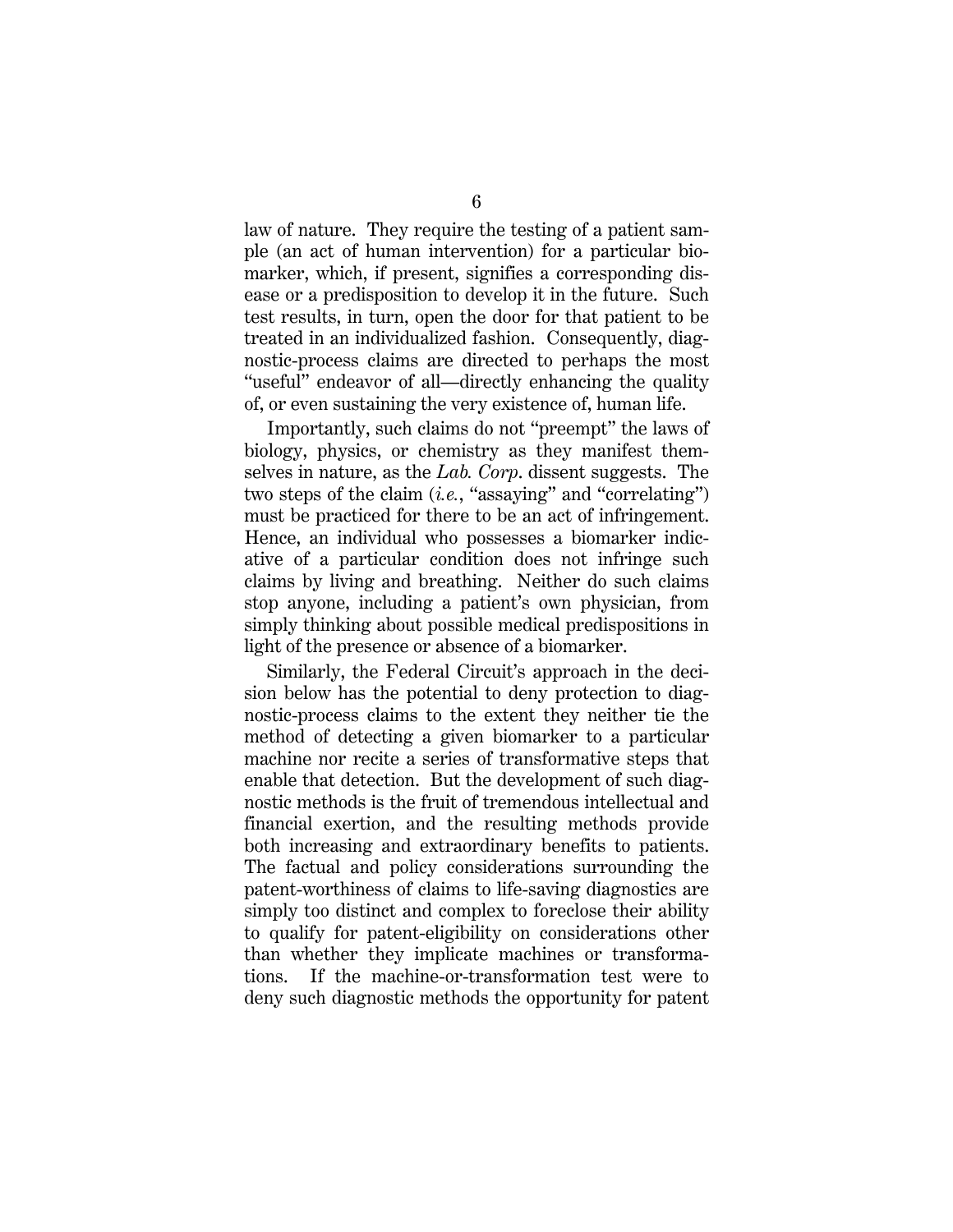protection, the incentive for conducting such costly and useful research would be dramatically diminished.

C. Because diagnostic-process claims are proper under § 101, this Court should make clear that it is not endorsing the machine-or-transformation test as the definitive test for assessing the patent-eligibility of all process claims. But even if the Court were to adopt the machineor-transformation test in some fashion, it should recognize that diagnostic-process claims are entirely unlike the business-method claims at issue in this case. A bare, descriptive mathematical formula addressing commodityprice hedging may be susceptible to the § 101 limitation on patenting "abstractions." But diagnostic-process claims such as those involving biomarkers implicate the very different limitation on claiming "laws of nature." Hence whatever merit there may be to using the machine-or-transformation test as one means to assess a process claim's patent-eligibility, this Court should make clear that it is not requiring satisfaction of that test as the only test for a diagnostic-process claim to be patenteligible; that narrow question should at the very least be reserved for a case that squarely involves such patent claims and raises such issues.

#### **ARGUMENT**

### **THE FEDERAL CIRCUIT'S MACHINE-OR-TRANSFORMA-TION TEST UNDULY NARROWS THE SCOPE OF PATENT-ELIGIBILITY FOR PROCESS CLAIMS UNDER §101**

This case asks one of the most fundamental questions in patent law: When is a "process" eligible for patent protection under 35 U.S.C. § 101? In the opinion below, the Federal Circuit ruled that any process claim is patent-eligible only if "(1) it is tied to a particular machine or apparatus, or (2) it transforms a particular article into a different state or thing." Pet. App. 12a. Three years ago, this Court considered a similar question in *Lab. Corp. of*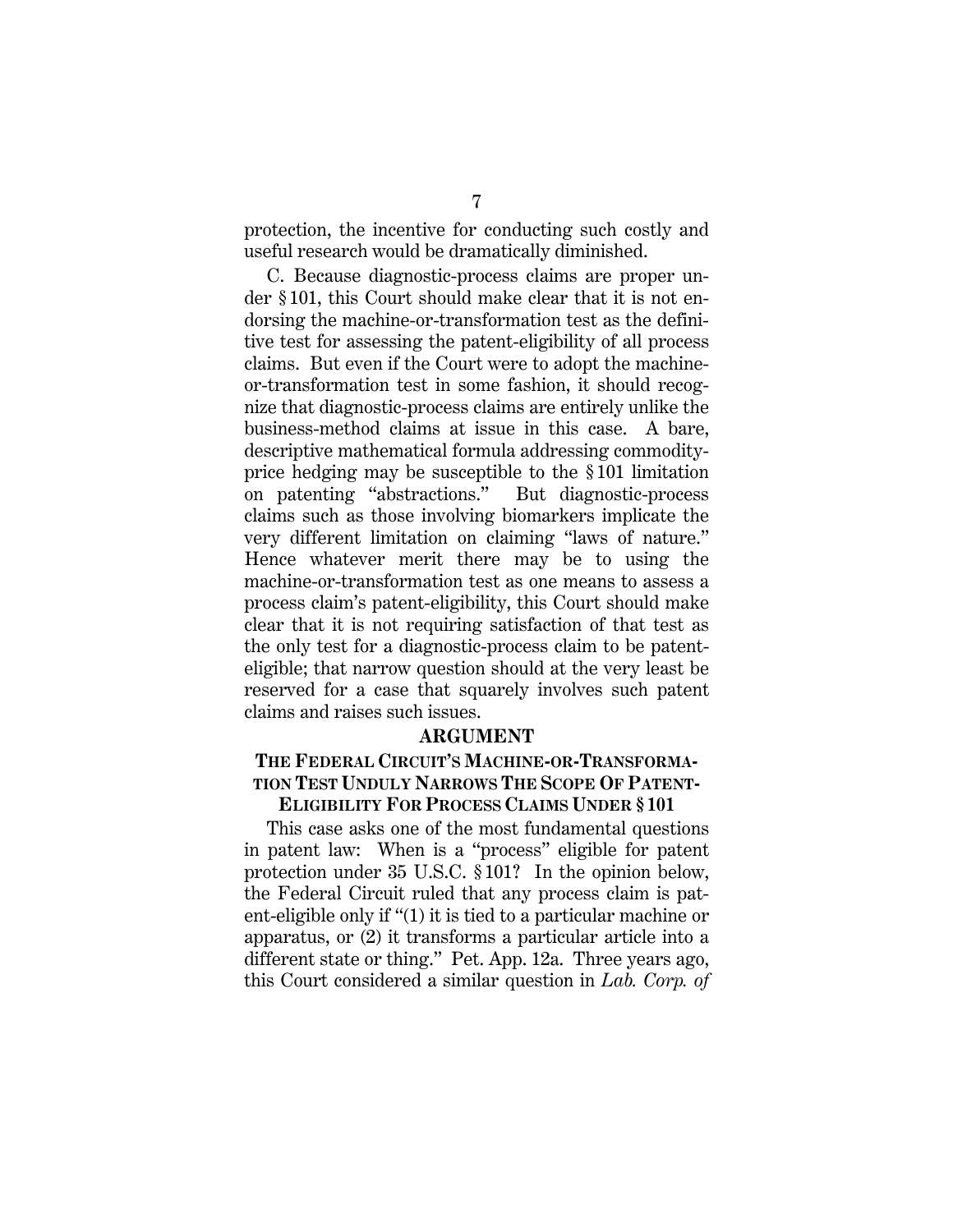*Am. Holdings* v. *Metabolite Labs., Inc.*, 548 U.S. 124 (2006). Because the Court ultimately concluded that the question had not been properly preserved, it declined to address it. In dissent, Justice Breyer (joined by Justices Stevens and Souter) urged that the Court should have answered the question, and opined that the patent claim at issue—a process for detecting a vitamin deficiency was "an unpatentable 'natural phenomenon.'" *Id.* at 138 (Breyer, J., dissenting from dismissal of certiorari).

The two opinions in those two cases chart different courses and involve different types of process claims (a business-method claim and a diagnostic-process claim). But both endanger the ability of the pharmaceutical and biotechnology industries, which are revolutionizing the nature of health care, to patent diagnostic processes emerging from intensive and costly research and development. Denying patents for such claims would contravene the text and purposes of the Patent Act. This case provides the Court an opportunity to rectify the erroneous approaches suggested by the decision below and the dissenting opinion in *Lab. Corp.*

## **A. The Text and Structure of the Patent Act Reflect § 101's Broad Scope as Well as the Counter-Balance Provided by Other Sections of the Act**

Any consideration of the scope of § 101 must "begin[] with the plain language of the statute." *Jimenez* v. *Quarterman*, 129 S. Ct. 681, 685 (2009). Section 101 provides that "[w]hoever *invents* or *discovers* any new and useful *process*, machine, manufacture, or composition of matter, or any new and useful improvement thereof, may obtain a patent therefor, subject to the conditions and requirements of this title." 35 U.S.C. § 101 (emphasis added). "Process" is defined as "process, art, or method, and includes a new use of a known process, machine, manufacture, composition of matter, or material." *Id.*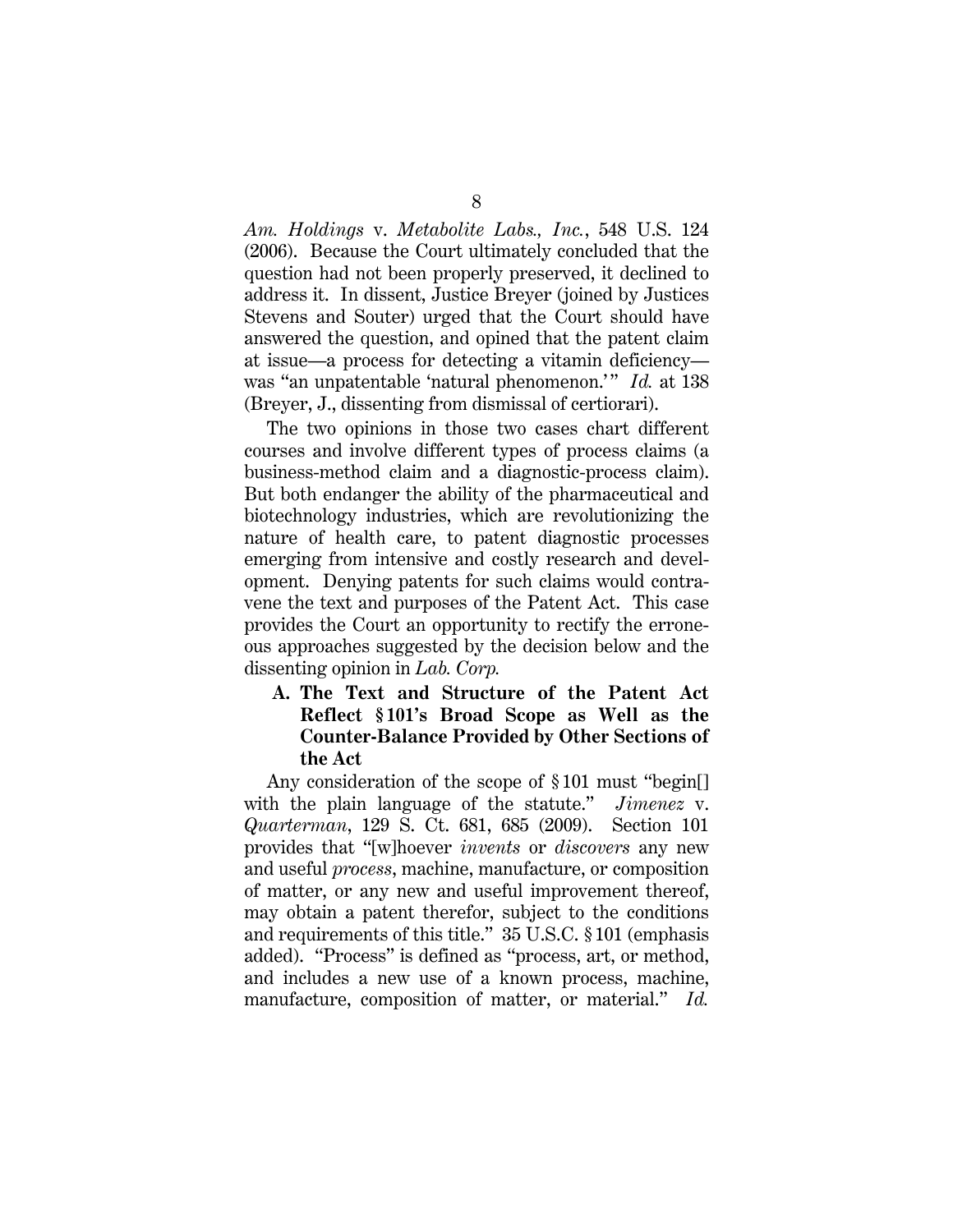§ 100(b). The Federal Circuit, by pronouncing that the machine-or-transformation test is the sole prism through which a process claim's compliance with § 101 should be judged, failed to respect the capacious statutory standard established by § 101's text.

Section 101 identifies four independent classes of patent claims that are eligible for protection. So long as it is "new and useful," any "process," "machine," "manufacture," or "composition of matter" can be the subject a patent claim. The court below, by adopting the machineor-transformation test, adds a requirement that makes qualifying a process claim under § 101, in comparison to the other three recognized classes of patent claims, more onerous. Nothing in the text of § 101, however, requires that a process claim's patent-eligibility should turn on its having a nexus to a machine or transformation. To the contrary, § 101 by its terms makes a new and useful "process" *or* "machine" *or* "manufacture" *or* "composition of matter" potentially patentable subject matter; nowhere does it limit patent-eligibility for processes to those that are "tied" to a machine or transformation of matter.

Moreover, imposing such a requirement is antithetical to § 101's intended reach. The machine-or-transformation test could, for instance, be *one* way of establishing that a process *is* patent-eligible. The Federal Circuit was therefore correct to observe that any "claimed process is surely patent-eligible under § 101" if it satisfies that test. Pet. App. 12a. But the court erred by making it the *exclusive* test applicable to *all types* of process claims—a *sine qua non* for process claims to be patentable subject matter. See *id.* at 15a-16a. In doing so, that court failed to give proper effect to, and unduly constricted, § 101.

This Court, by contrast, has repeatedly acknowledged § 101's breadth. For example, the Court has held that it was Congress's intent that the Patent Act authorize the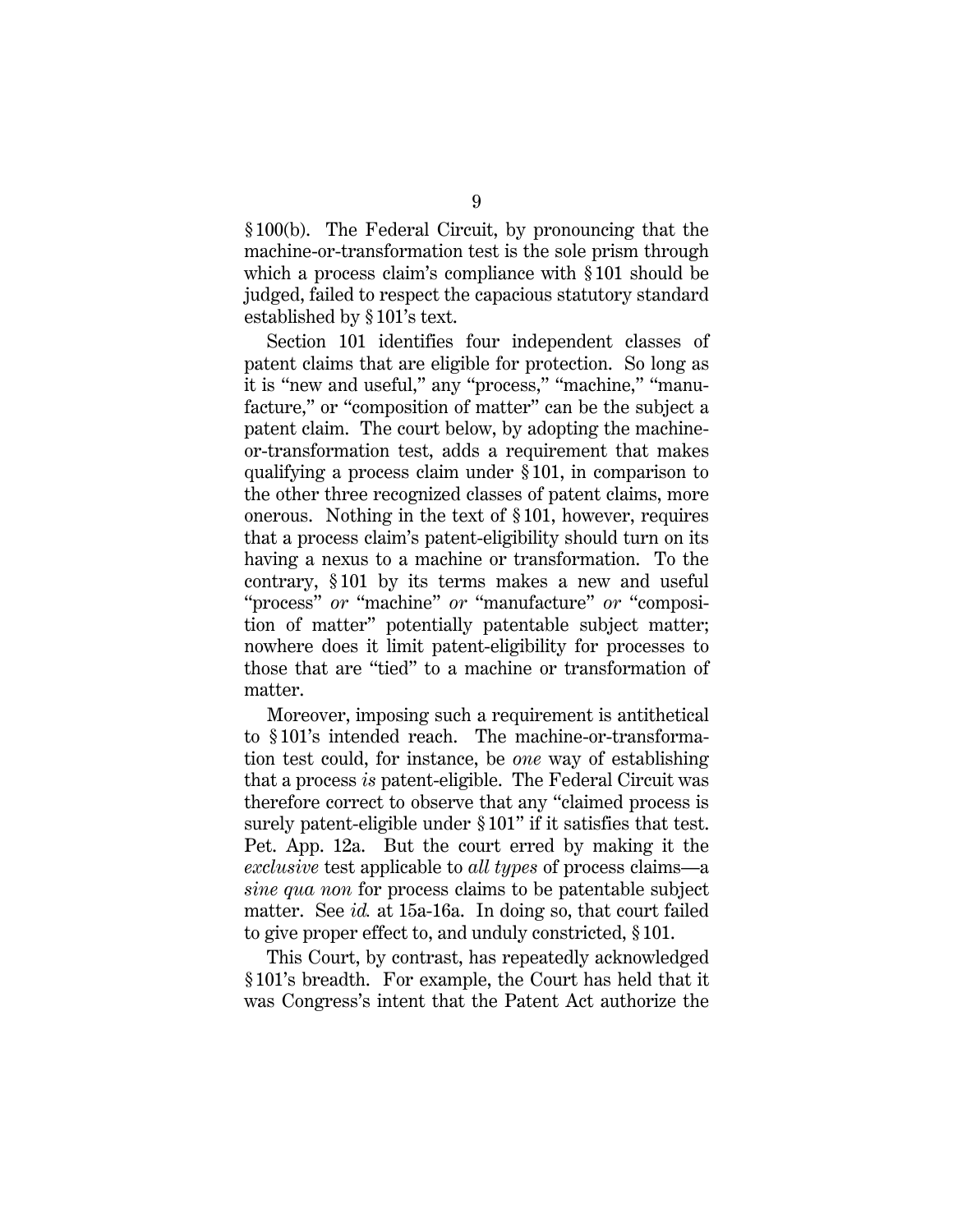patenting of "anything under the sun that is made by man." *Diamond* v. *Diehr*, 450 U.S. 175, 182 (1981) (citation omitted). This broad perspective on § 101 has been the underlying basis for this Court's findings of patent-eligibility for a diverse array of subject matter, ranging from a directional antenna system in which the wire arrangement was determined by the logical application of a mathematical formula, see *Mackay Radio & Telegraph Co.* v. *Radio Corp. of Am.*, 306 U.S. 86 (1939), to organisms genetically engineered to break down crude oil, see *Diamond* v. *Chakrabarty*, 447 U.S. 303 (1980). Such a perspective recognizes that the text of §101 is broadly inclusive. The only restrictions on that broad understanding of § 101 are the prohibitions against claiming "laws of nature, natural phenomena, and abstract ideas." *Diehr*, 450 U.S. at 185.

Even those exclusions have their limitations, as process claims involving such laws, phenomena, or ideas are patent-eligible if the process is a new and useful *application* of those laws, phenomena, or ideas. *Id.* at 187. Other decisions by this Court make the same point: " 'He who discovers a hitherto unknown phenomenon of nature has no claim to a monopoly *of it* which the law recognizes. If there is to be invention from such a discovery, it must come from the *application* of the law of nature to a new and useful end.' " *Gottschalk* v. *Benson*, 409 U.S. 63, 67 (1972) (quoting *Funk Bros. Seed Co.* v. *Kalo Inoculant Co.*, 333 U.S. 127, 130 (1948) (emphasis added)). This Court's precedents thus establish a brightline test under which one may not preempt a law of nature *itself*, but may patent an *application* of it for "new and useful" ends. This should not be viewed as an unusual balance to strike; virtually any useful patent claim must ultimately rely on laws of nature to generate worthwhile results. As articulated in more detail in Section B, *infra*, diagnostic-process claims like the one at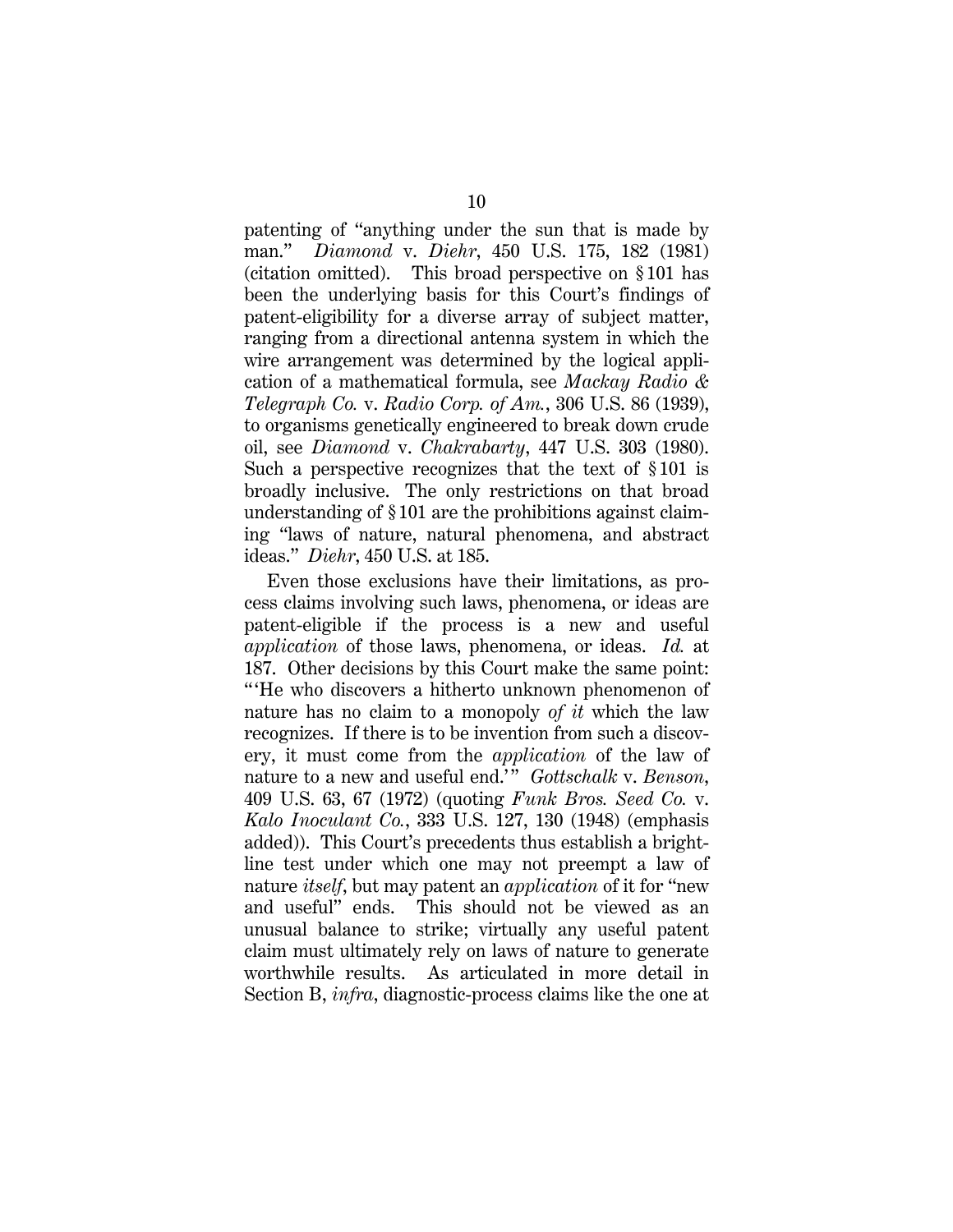issue in *Lab. Corp.* are not directed to a law of nature itself, but to a practical application of a law, namely the use of a natural correlation to make a diagnosis. Hence they do not offend § 101.

This does not minimize or trivialize the legitimate and important concerns expressed, in particular, in the *Lab. Corp.* dissent. Those concerns underscore the necessity of having proper safeguards to weed out abusive or otherwise meritless patents*.* If "anything under the sun" can be patented, that overabundance can create genuine inefficiencies and unfairness. "[S]ometimes *too much*  patent protection can impede rather than 'promote the Progress of Science and useful Arts,' the constitutional objective of patent and copyright protection." *Lab. Corp.*, 548 U.S. at 126-27 (Breyer, J., dissenting) (emphasis in original). One can agree with this concern while disputing how best to deal with it. Section 101 may appear to be unduly embracive, but it bears emphasis that it is, by its own terms, not the final hurdle a claim must clear before it can be patented. Rather, patentability ultimately turns on meeting "the conditions and requirements of" the rest of the Patent Act. 35 U.S.C. § 101.

Those "conditions and requirements" appear principally in §§ 102, 103, and 112 of the Patent Act. For example, §§ 102 and 103 preclude claims from covering subject matter that is anticipated by or obvious in view of the art. See*, e.g., In re Cruciferous Sprout Litig.*, 301 F.3d 1343, 1345, 1352 (Fed. Cir. 2002) (claims to growing sprouts to reduce the level of carcinogens and, in turn, the risk of developing cancer in animals that consume them were anticipated; the carcinogen-lowering potential of sprouts are "inherent properties \* \* \* put there by nature" such that the patentee had "not claimed anything that is new"); *Schering Corp.* v. *Geneva Pharms., Inc.*, 339 F.3d 1373, 1382 (Fed. Cir. 2003) (method of treating hay-fever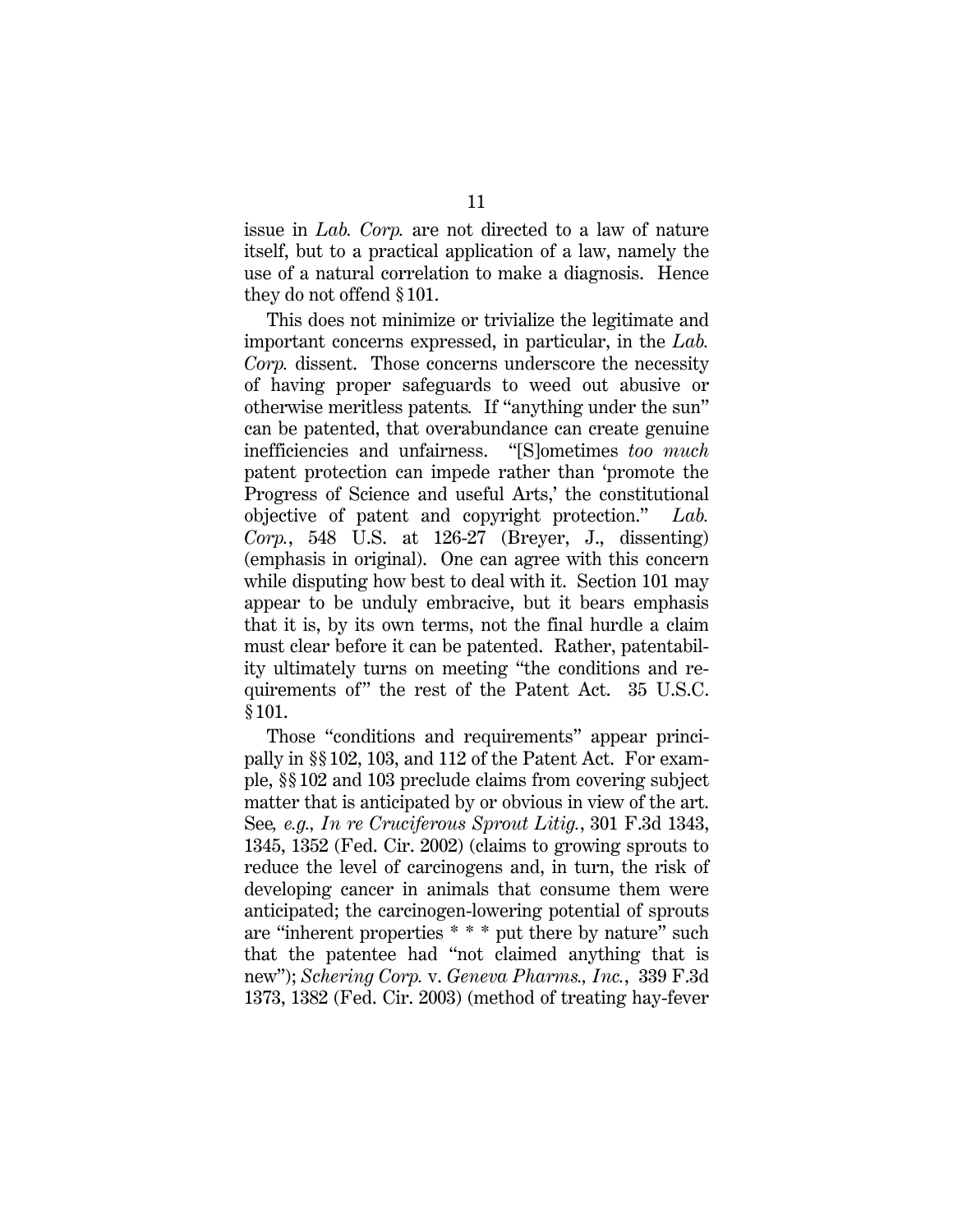with a metabolite of loratadine was inherently anticipated because loratadine, a prior art therapy, inherently converts to the metabolite upon ingestion); *In re O'Farrell*, 853 F.2d 894, 904 (Fed. Cir. 1988) (producing the claimed genus of proteins would have been obvious in view of the prior art). Indeed, § 102 provides an added level of protection against claims directed to a law of nature itself because such a law would inherently be within the art and hence anticipate such claims. See *EMI Group N. Am., Inc.* v. *Cypress Semiconductor Corp.*, 268 F.3d 1342, 1351 (Fed. Cir. 2001) (citing *Funk Bros. Seed,* 333 U.S. at 130).

Section 112 provides further protection. It ensures that claims are properly supported by a specification that describes their subject matter in a sufficiently clear and detailed fashion that they can be made and used. See*, e.g., Regents of the Univ. of California* v. *Eli Lilly & Co.*, 119 F.3d 1559, 1567 (Fed. Cir. 1997) (disclosure of the genetic sequence for rat insulin gene did not entitle the patentee to generically claim mammalian or vertebrate insulin genes or the human insulin gene); *In re Fisher*, 421 F.3d 1365, 1367 (Fed. Cir. 2005) (claims to purified nucleic acid sequences that encode proteins and protein fragments in maize plants were not enabled; "the claimed invention lacks a specific and substantial utility and \* \* \* the \* \* \* application does not enable one of ordinary skill in the art to use the invention").4

<u>.</u>

<sup>4</sup> See also *KSR Int'l Co.* v. *Teleflex Inc.*, 550 U.S. 398 (2007) (expanding the circumstances under which claims can be deemed obvious); *Bonito Boats, Inc.* v. *Thunder Craft Boats, Inc.*, 489 U.S. 141, 151 (1989) ("Both the novelty and the nonobviousness requirements of federal patent law are grounded in the notion that concepts within the public grasp, or those so obvious they readily could be, are the tools of creation available to all."); *O'Reilly* v. *Morse*, 56 U.S. (15 How.) 62, 119-20 (1853) (patent specification's description did not adequately support claims generically directed to using electro-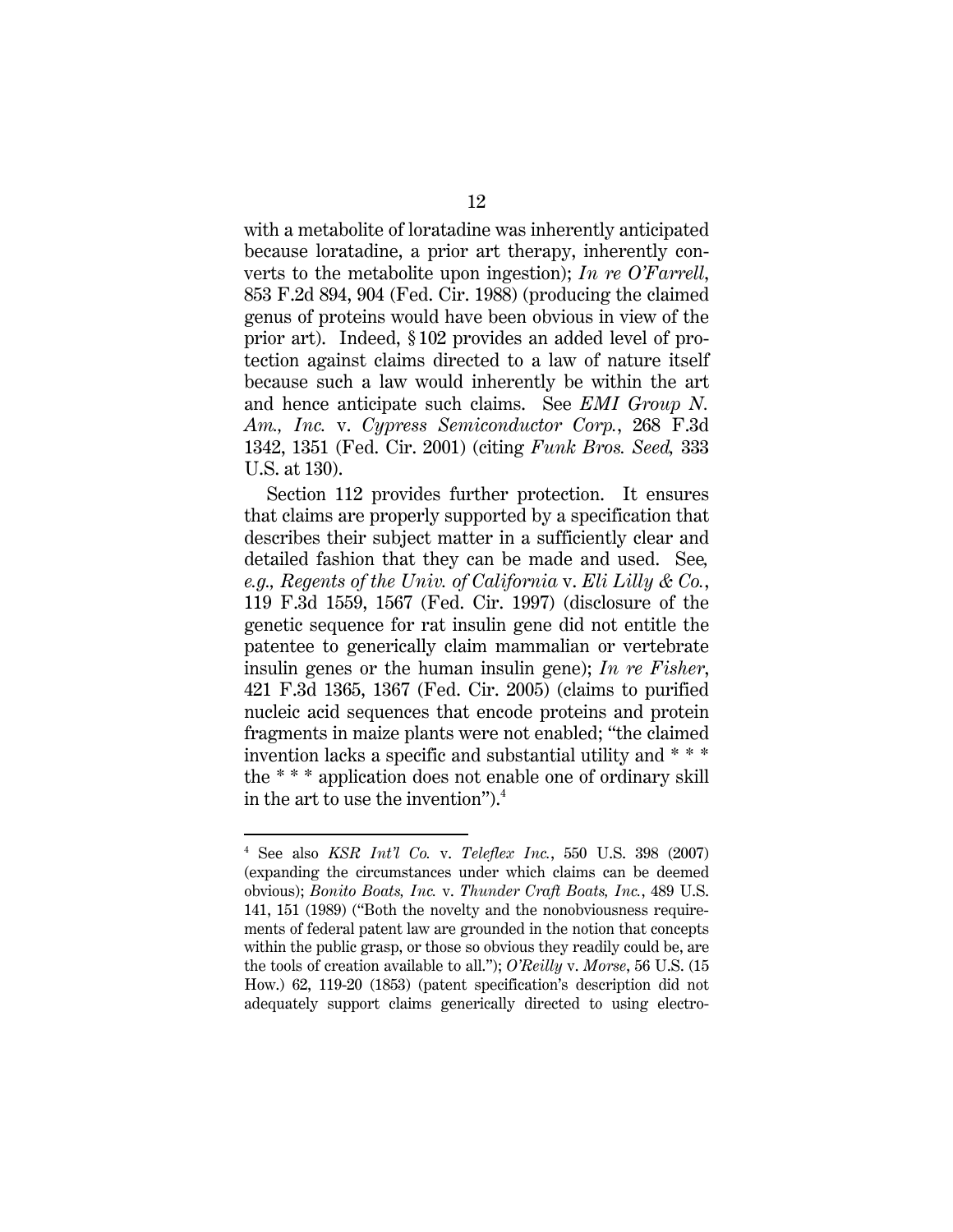As the foregoing examples make clear, the Patent Act strikes a balance that makes frequent recourse to § 101 unwarranted. Consequently, there was little reason for the decision below to impose a restrictive construction on that provision by requiring processes to have a relationship to a machine or to the transformation of matter. To the contrary, that requirement is incompatible with the broad scope of § 101 that this Court has long recognized and that its text commands. To the extent the *Lab. Corp.* dissent can be construed as endorsing that test as the only way to judge a diagnostic-process claim's compliance with § 101, see 548 U.S. at 136 (Breyer, J., dissenting), it too suffers from the same fundamental defect.

To be sure, § 101 does provide a gate-keeping function that would be triggered where the claim at issue attempts to patent nothing more than a "natural phenomenon." See *Lab. Corp.*, 548 U.S. at 137-38 (Breyer, J., dissenting). But as shown in Section B, *infra*, diagnosticprocess claims like the one in *Lab. Corp.* properly fall within §101's scope.

## **B. Diagnostic-Process Claims Merit Protection Under § 101 Because They Are Applications of "Laws of Nature"**

Viewing a claim to a diagnostic process as nothing more than a claim to the discovery of a law of nature, as the dissent did in *Lab. Corp.*, is analytically flawed. That view ignores expressly-recited claim steps and wholly misunderstands the nature and import of such process claims. As explained below, the nature of the subjectmatter covered by diagnostic-process claims makes clear

 $\overline{a}$ 

magnetism to print characters at a distance). There is no doubt that the principles articulated in this Court's patent law precedent, while developed outside the biological context, are fully capable of application in that context, and that diagnostic-process claims—like any other claim—are subject to scrutiny under §§ 102, 103, and 112.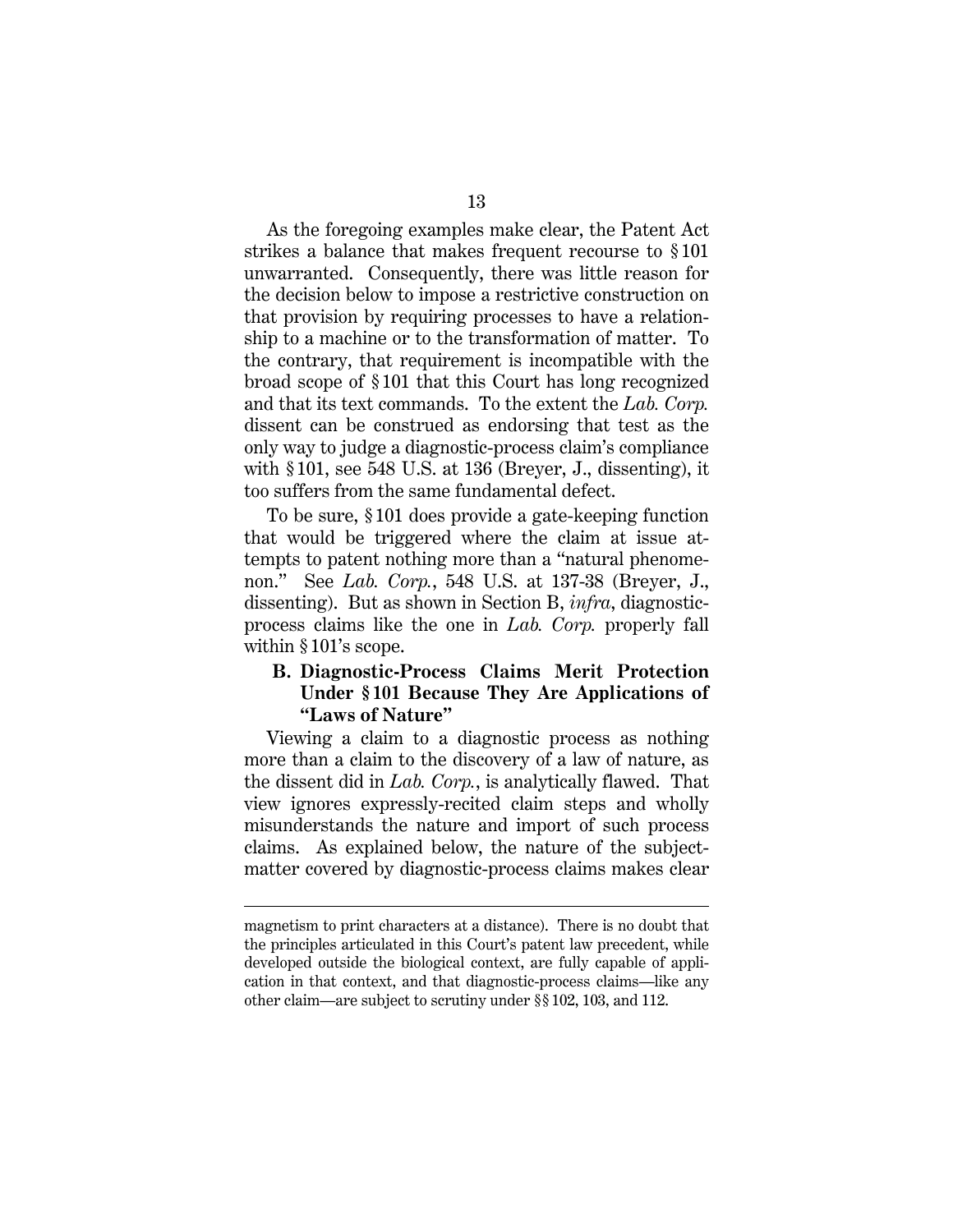that such revolutionary, 21st century subject matter is properly protected under § 101 and is not, as the *Lab. Corp.* dissent asserted, excluded from protection as an improper preemption of "laws of nature."

### 1. *The Ability to Detect or Measure Biomarkers Makes Personalized Medicine Possible*

Advancements in human genetic research have exploded in the 28 years since this Court last considered the scope of patent-eligibility for processes under § 101 in *Diehr*. The Human Genome Project—the first complete sequencing of the entire human genome—is perhaps the most prominent example; it has captured the public's imagination in showing how far science has moved. By providing researchers with a detailed map of the genes on all 23 human chromosomes, the Human Genome Project has accelerated the identification of relationships between specific genes and diseases. Products encoded by genes sequenced under the Human Genome Project have complex interrelationships; teasing out those relationships, and identifying malfunctions in these gene products, particularly those that cause diseases, has only just begun to produce improved medical treatments. Finding those relationships provides doctors with unprecedented tools for the treatment and prevention of disease. Indeed, the identification of those relationships will allow our healthcare system to shift from reaction to prevention. Simple genetic tests have the potential to flag disease predisposition long before any symptoms occur, when steps can be taken to delay or even prevent what otherwise would be inevitable. That shift to prevention is widely recognized as having the potential to result in unprecedented gains in patient outcome and cost containment.

Recent advances in the biological sciences have also identified relationships between biomarkers and diseases that not only indicate an individual's predisposition for a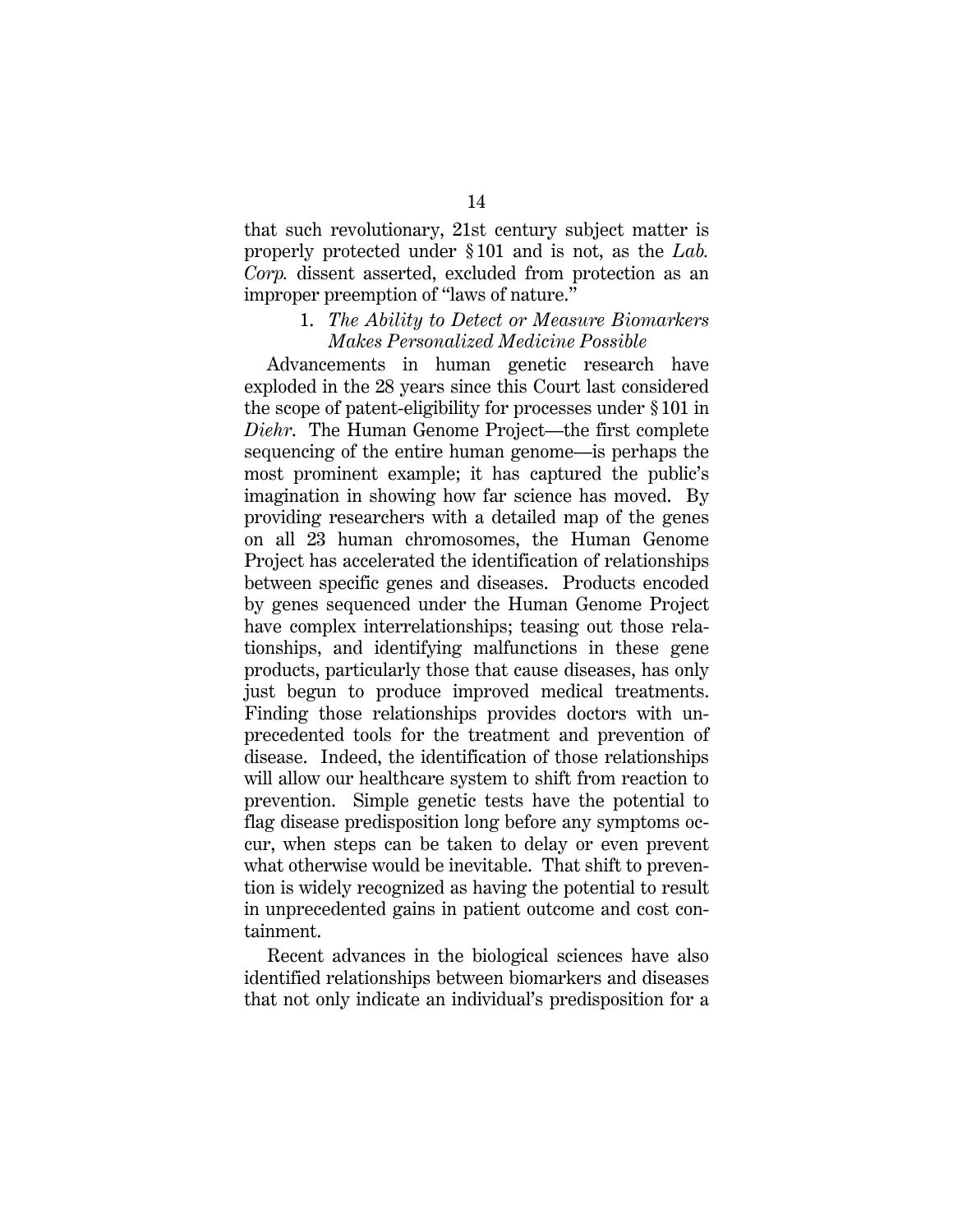particular disease, but also how a patient may respond to particular treatments for that disease. The identification of biomarkers that help predict the efficacy of particular therapies permits physicians to tailor a treatment regimen for a particular patient. Such tailoring, in turn, lowers healthcare costs. That benefits not only individual patients and public and private insurance companies. It also benefits the federal government and state governments that now bear substantial healthcare funding obligations. Personalized medicine achieves significant efficiencies—and dramatic improvements in results and quality of life—by identifying which therapeutics will work for a particular patient, and which might be less effective, without physicians having to engage in the expensive, time-consuming, and often empirical process of determining whether a patient responds favorably to a therapy, which has been the hallmark of traditional medicine.

Novartis and many other healthcare companies are expending hundreds of millions of dollars to identify new biomarkers and apply their detection to new diagnostic and therapeutic methods. Although driven by the desire to improve healthcare, the prospect of patent protection also provides an important incentive to expend the time, effort, and dollars involved in making biomedical discoveries and translating them into new medical procedures that help patients. The days of administering a drug to all patients sharing a particular disease may soon be over as healthcare companies identify the patient subpopulations most likely to benefit from any one particular therapy. Thus, it is of paramount importance that appropriate consideration be given to the patentability of the process claims at the heart of personalized medicine.

The incentives afforded by the patent system, which spur on these critical advancements, may be at risk if this Court adopts the approach of the dissent in *Lab. Corp.* or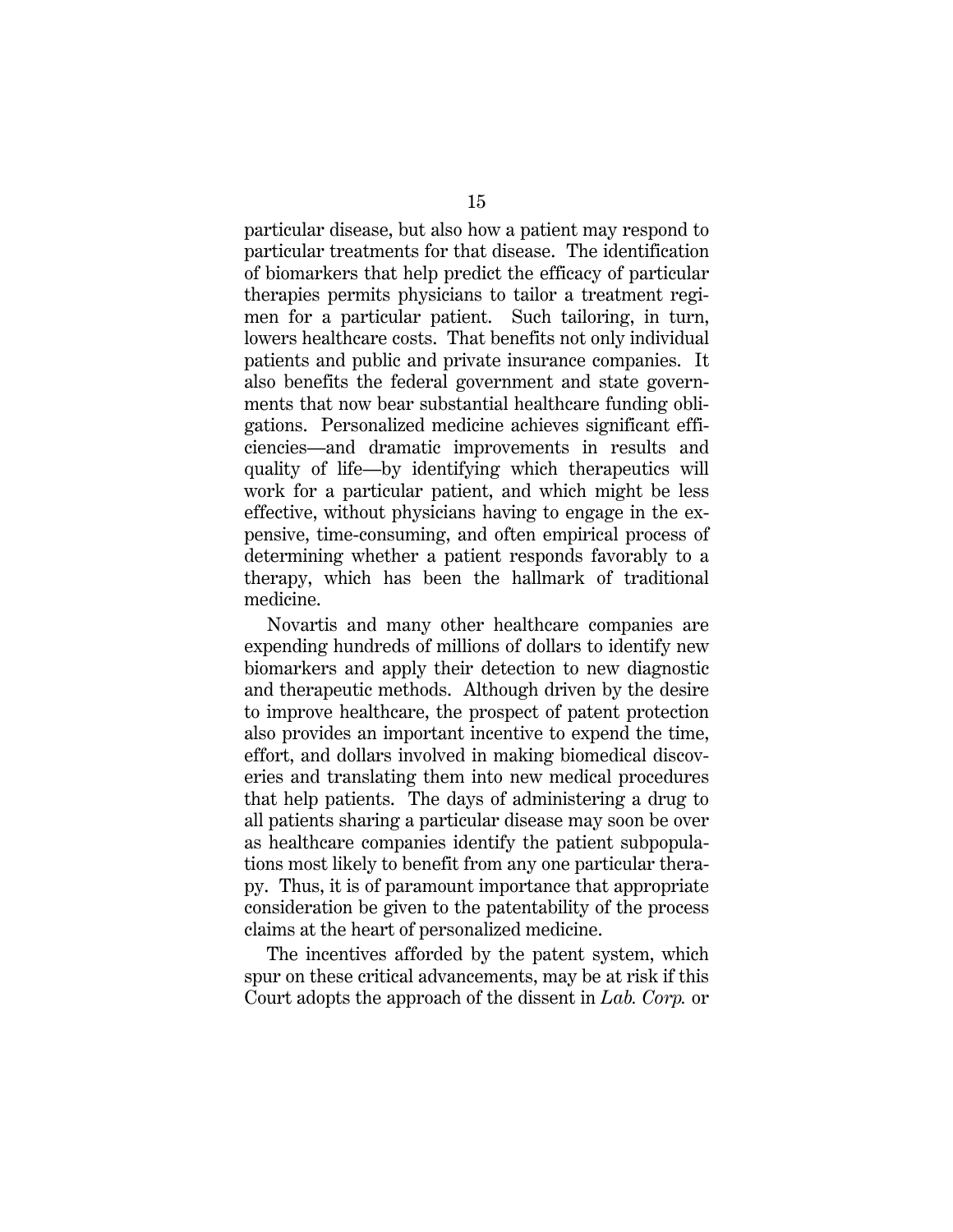the Federal Circuit's decision below. It is all too easy to dismiss the relationships being identified in this new era of personalized medicine as discoveries of the laws of nature. After all, they reflect a correlation between a biomarker and a patient's predisposition to have a disease or respond to a particular drug. But the discovery of those relationships and their utility in treating diseases can represent a critical advance in the important art of making the unhealthy healthy, or providing the individual who is prone to disease with immunity to its effects. Where a new and useful process for identifying those who are at risk for disease or most likely to benefit from a particular treatment is discovered, it represents a true advance in the art of medicine and technology. The fact that the claimed invention is not tied to a particular machine or transformation should not exclude it from being patentable subject matter nor make it less worthy of patent protection.

> 2. *The Claim at Issue in* Lab. Corp. *Is Patent-Eligible Under § 101*

The invention at the core of the controversy in *Lab. Corp.* was a method for detecting B vitamin (cobalamin or folate) deficiencies. See *Metabolite Labs., Inc.* v. *Lab. Corp. of Am. Holdings*, 370 F.3d 1354, 1358-59 (Fed. Cir. 2004). Deficiencies in cobalamin and folate are medically significant. If left untreated, such deficiencies can lead to serious complications including cardiovascular, neurologic, and psychiatric pathologies, such as stroke, peripheral neuropathy, and depression. See, *e.g.*, Robert C. Oh & David L. Brown, *Vitamin B12 Deficiency,* 67 Am. Fam. Physician 979, 979 (2003). Claim 13 of U.S. Patent No. 4,940,648, the only claim at issue in *Lab. Corp.*, reads as follows:

13. A method for detecting a deficiency of cobalamin or folate in warm-blooded animals comprising the steps of: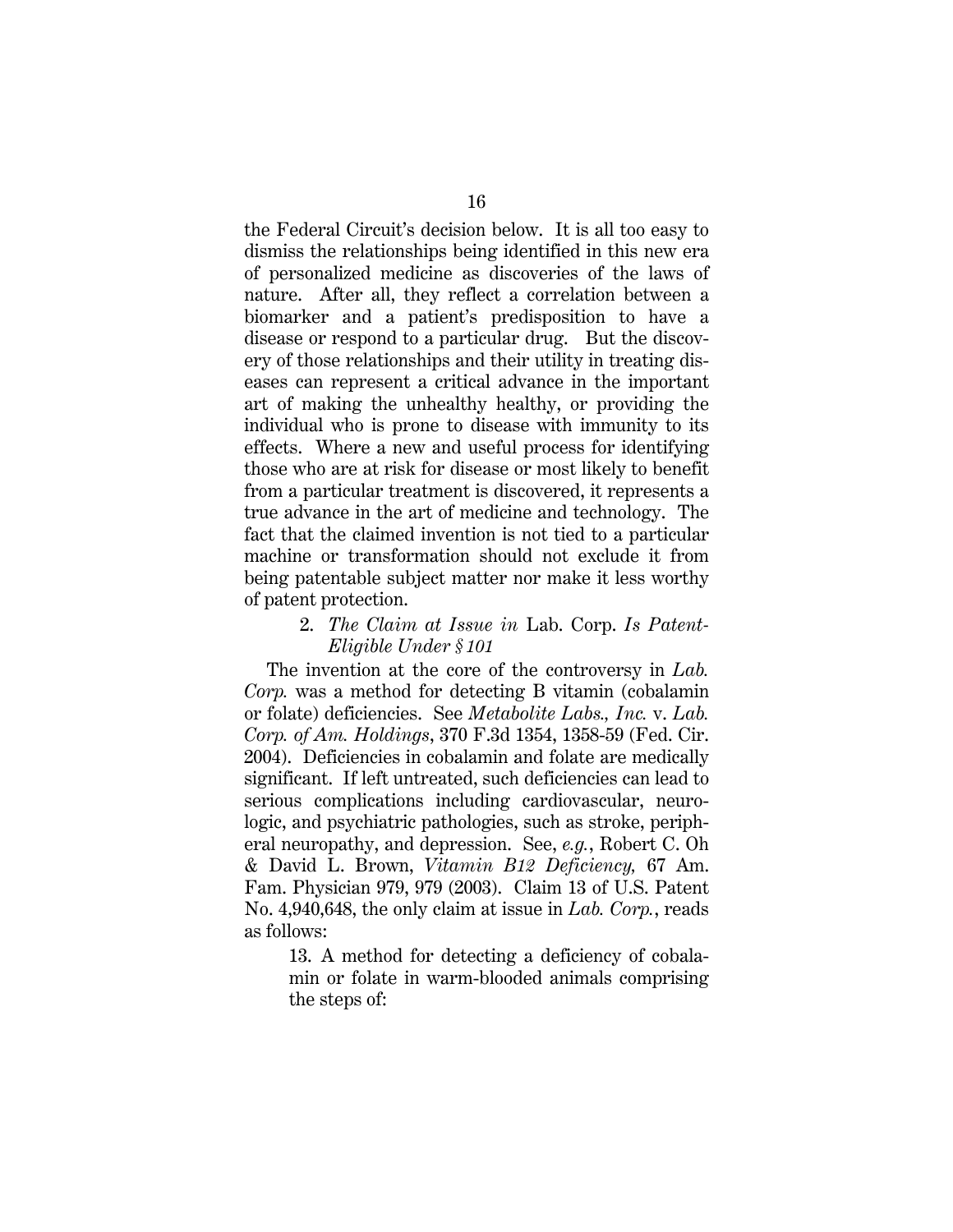assaying a body fluid for an elevated level of total homocysteine; and

correlating an elevated level of total homocysteine in said body fluid with a deficiency of cobalamin or folate.

See 370 F.3d at 1358-59. The law of nature exploited in the claimed method is the fact that cobalamin and folate are used by the body as co-factors for enzymatic activity. Much as an automobile engine cannot convert gasoline into motive power in the absence of spark plugs, the enzyme that the body employs to convert homocysteine into cysteine cannot effectively accomplish that conversion in the absence of its co-factors cobalamin and folate. Thus, an increase in homocysteine and a decrease in cysteine, both of which would occur if the enzyme were not functioning properly, may be indicative of a deficiency in one or both of the co-factors. Claim 13 therefore represents a particular application of the discovery that homocysteine is converted to cysteine by an enzyme requiring cobalamin or folate as a co-factor for optimal activity. Specifically, the claim is directed to measuring increased levels of homocysteine (which occur because it is not being enzymatically converted to cysteine) as a marker for a cobalamin or folate deficiency.

The concerns raised by Justice Breyer in his dissent in *Lab. Corp.* are significant and deserve a full and robust debate. But the debate in *Lab. Corp.* was distorted by the way in which that case had been litigated, and the issues framed, in the lower courts. Under controlling jurisprudence, patent-infringement liability attaches to a method claim when a single party can be held accountable for practicing all steps of the claim. See *Muniauction, Inc.* v. *Thomson Corp.,* 532 F.3d 1318, 1328-30 (Fed. Cir. 2008) (a method claim is infringed only when a single party can be found to have performed every step of the claim, or where a party can be held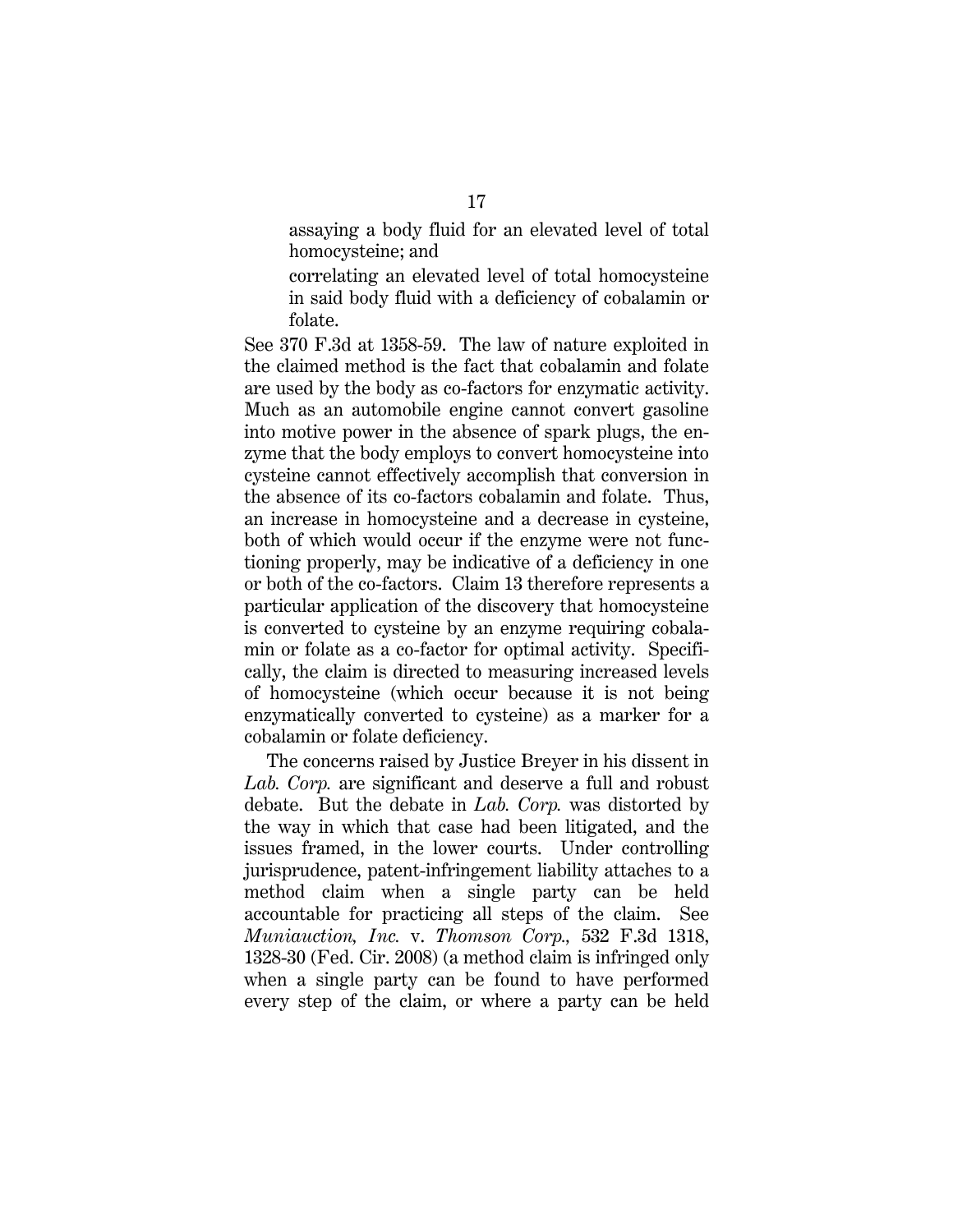vicariously liable for others practicing those steps). In *Lab. Corp.*, the parties did not dispute before the Federal Circuit whether the doctors performed one of the critical steps, which was the assaying step. See *Metabolite Labs.*, 370 F.3d at 1364 n.1. Instead, the focus of the parties' arguments was the district court's interpretation of the correlating step of the claim and whether, as a result of that construction, the doctors could be said to have performed it. Because the assaying step was not in dispute, the correlating step became determinative of whether doctors infringed the claim.

The exclusive focus of the infringement inquiry on the correlating step all but ensured that the import of the assaying step would be conceptually disregarded as merely "gather[ing] data" in the context of the dissent's § 101 analysis. See *Lab. Corp.*, 548 U.S. at 137 (Breyer, J., dissenting). Without the benefit of a fully developed record regarding the meaning and import of the assaying step, the *Lab. Corp.* dissent appeared to construe claim 13 as embodying only the correlation between elevated homocysteine levels and a deficiency in cobalamin or folate, and, in turn, viewed the claim as impermissibly directed to a law of nature, in violation of § 101.

The assaying step is an integral limitation of the claim that cannot be disregarded when analyzing the claim's compliance with § 101. Indeed, were the correct analysis applied, it would have been clear that the claim does not attempt to monopolize a law of nature. It is a general principle of patent law that "claims must be considered as a whole." *Diehr*, 450 U.S. at 176, 188; see also *Aro Mfg. Co.* v. *Convertible Top Replacement Co.*, 365 U.S. 336, 345 (1961) (applying this principle to analyzing infringement); *Para-Ordnance Mfg., Inc.* v. *SGS Importers Int'l, Inc.*, 73 F.3d 1085, 1088 (Fed. Cir. 1995) (applying the principle to a determination of obviousness).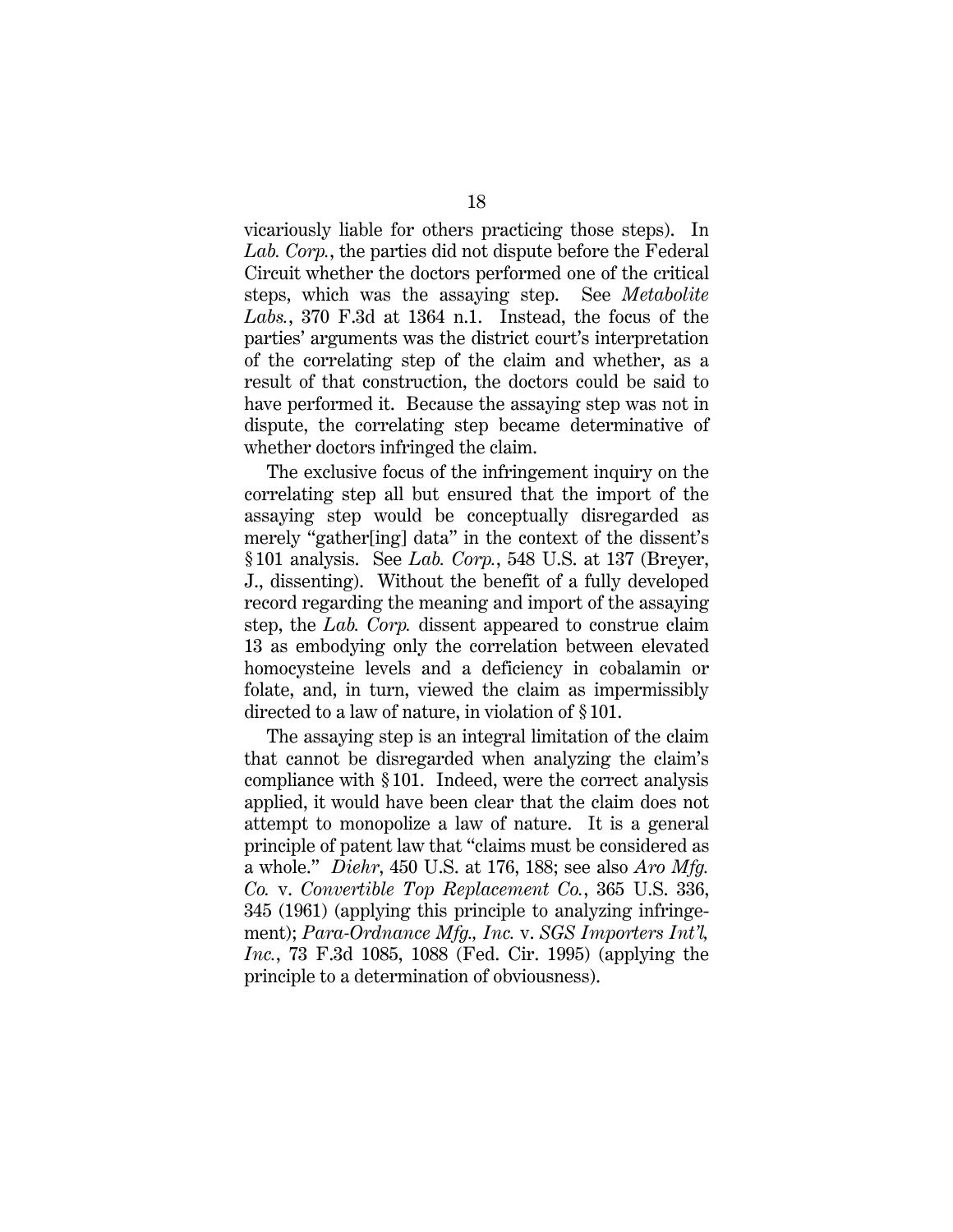The assaying step of claim 13 serves a critical function. Beyond providing a measurement needed to make the correlation that the second step of the claim requires, the assaying step enables a doctor to make a diagnosis with respect to a particular patient and prescribe a therapy for treating that patient. That is no trivial matter. By according the assaying step its proper meaning, claim 13 is no longer directed to the law of nature *itself*, but to a practical *application* of that law. Indeed, as a matter of logic, the ability to make a diagnosis cannot be changed from an application of a law of nature into the law of nature itself, or vice versa, simply because the claim does or does not explicitly refer to a machine or transformative events.

As a result, the claim at issue in *Lab. Corp.* does not preempt " 'basic tools of scientific and technological work," *Lab. Corp.*, 548 U.S. at 127 (Breyer, J., dissenting) (quoting *Gottschalk*, 409 U.S. at 67), that should be free for anyone's use. Significantly, the claim does not encroach on the practice of medicine as envisioned in the dissent. For example, the claim does not prevent doctors from drawing conclusions based on test results they are not accountable for generating. Similarly, the claim presents no bar to doctors mentally considering or applying the correlation when it is not tied to a test result. Nor does the claim cover the population of people whose bodies inherently manifest the correlation because they are deficient in cobalamin or folate. Rather, the claim is limited to only those situations where a single actor can be held accountable for both: (a) assaying the amount of homocysteine present in a body fluid; and (b) correlating an elevated amount with a cobalamin or folate deficiency.

In addition, the assaying step requires considerable human intervention; a doctor cannot detect a deficiency in cobalamin or folate through simple observation of a patient. Such a diagnosis can only be reached following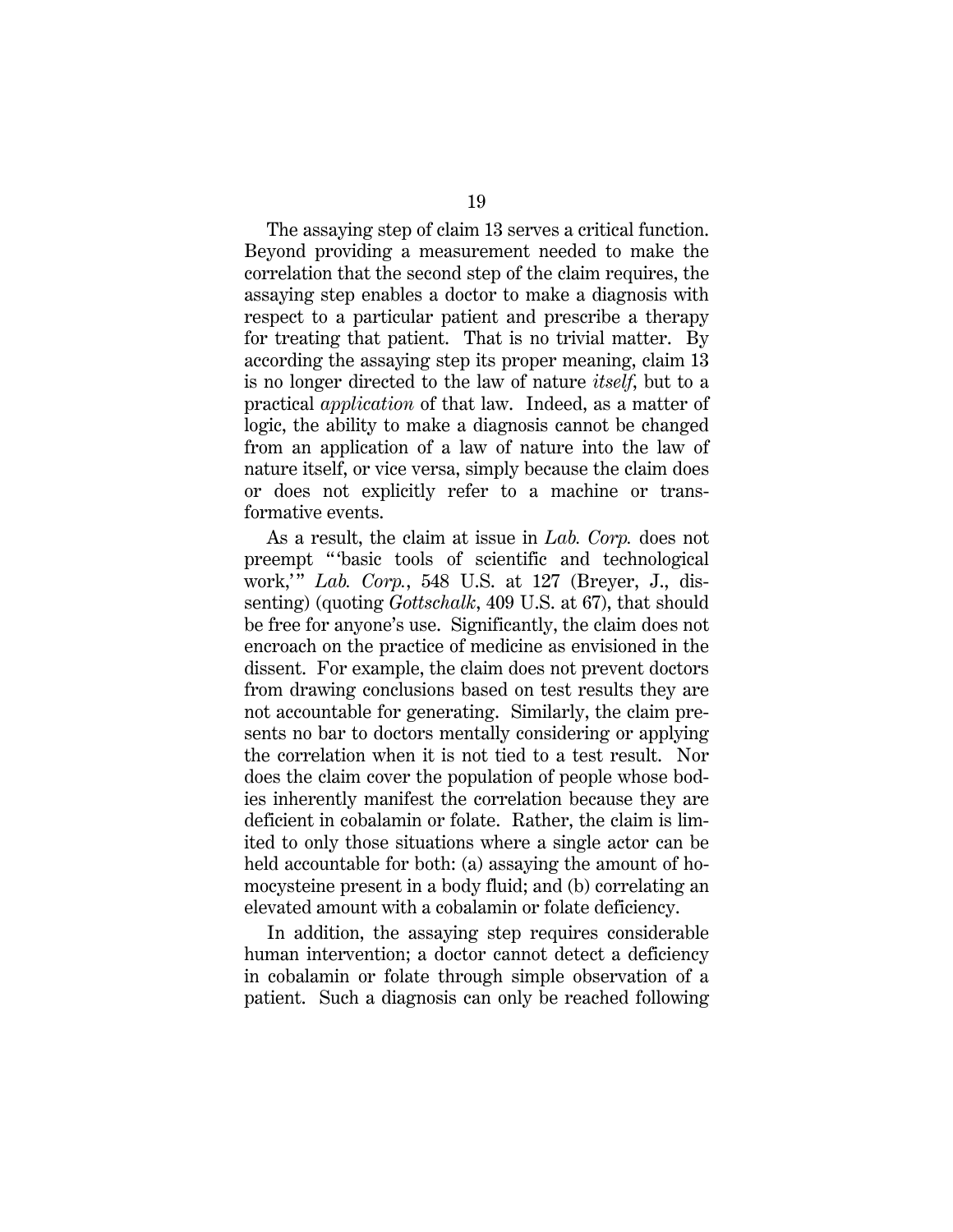testing of a sample. Such deliberative action is tantamount to creating a machine that operates in accordance with the law of nature or using the law to induce a transformation. Hence, claim 13 falls comfortably within *Diehr*'s pronouncement that patent-eligibility should be extended to "anything under the sun that is made by man." *Diehr*, 450 U.S. at 182.

Furthermore, the patentee in *Lab. Corp.* was correct in arguing to this Court that the assaying techniques necessary to measure cobalamin and folate levels do invariably implicate transformations of one form or another. Hence, the claim at issue did not need to recite a particular assaying means, as the dissent suggests, see 548 U.S. at 136 (Breyer, J., dissenting), for the patentee to avail itself of such an argument; the claim language should have sufficed. Moreover, there is nothing otherwise inappropriate about using a term such as "assaying" (or "detecting" or "measuring") in the first step of a diagnostic-process claim so long as such a term: (a) is properly supported by the specification under § 112, see, *e.g.*, *In re Swinehart*, 439 F.2d 210, 213 (C.C.P.A. 1971); *In re Grimme*, 274 F.2d 949, 952 (C.C.PA. 1960); and (b) does not read on the prior art under §§ 102 and 103.

The points made above are equally applicable to virtually any diagnostic claim relating to personalized medicine. At a minimum, such claims involve an assay or detection step, such as a genetic test to determine the presence or absence of a particular DNA sequence, coupled to a subsequent correlation of the presence or absence of that sequence with a predisposition for either developing a disease or receptiveness to a particular therapy. In such contexts, the act of detecting the DNA sequence, or some other biomarker, is a significant corporeal intervention that invariably implicates transformative events. Moreover, the detection step enables the law of nature to be applied to facilitate a diagnosis or treatment. Such ap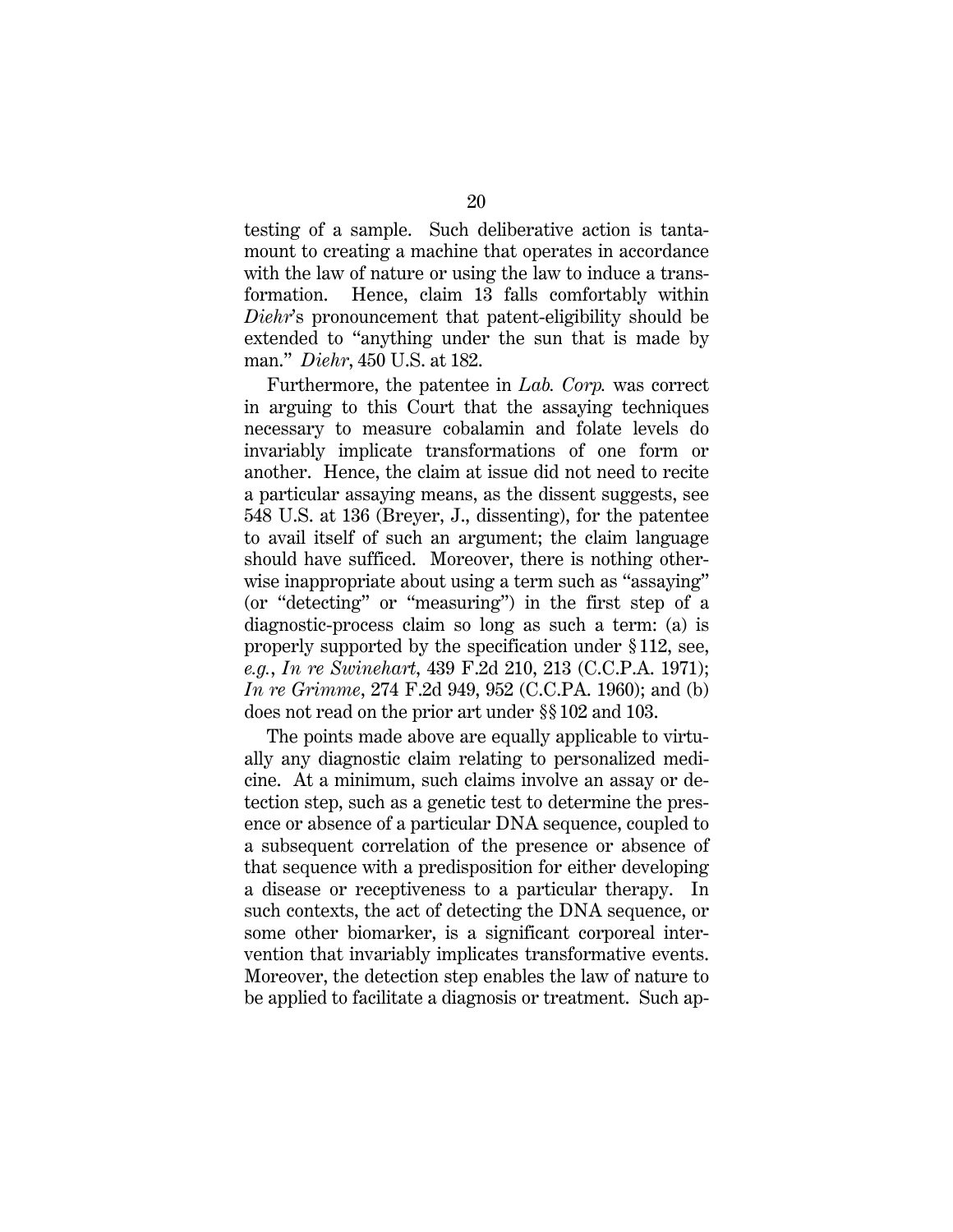plications of the law of nature take the claim out of the realm of monopolizing the law of nature itself. Again, when not accountable for performing an assaying or detection step, doctors do not infringe when they use the results of such a step to counsel a patient. By embodying so much more than mere naturally-occurring correlations, diagnostic claims relating to personalized medicine fall well within the scope of § 101, as defined by this Court's precedent.

## 3. *The Rigidity of the Decision Below Improperly Threatens Diagnostic-Process Claims*

The Federal Circuit's unreasonably rigid application of the machine-or-transformation test also jeopardizes the patent-eligibility of diagnostic-process claims. In contrast to the test applied by the Federal Circuit, § 101 requires only that the "invent[ion] or discover[y]" for which protection is sought be "new and useful." As shown above, diagnostic-process claims are based on discoveries of previously-unknown relationships, without which the benefits they unlock would remain hidden. Additionally, they are indisputably "useful." Personalized medicine can be the difference between life and death. It directly enhances the quality of, or even sustains the very existence of, human life. It is hard to imagine a more "useful" invention than a process applying newly discovered natural relationships to that end.

The Federal Circuit's test is, of course, one way to determine that a process is patent-eligible, but the adoption of a strict rule, which extols consistency at the expense of innovation, is in direct conflict with this Court's precedent. The diagnostic-process claims at the heart of personalized medicine are the result of the same kind of intellectual exertion and have the same utility as machine-age processes, even though they are couched in the language of molecular biology rather than that of mechanics and electronics. Factual and policy considera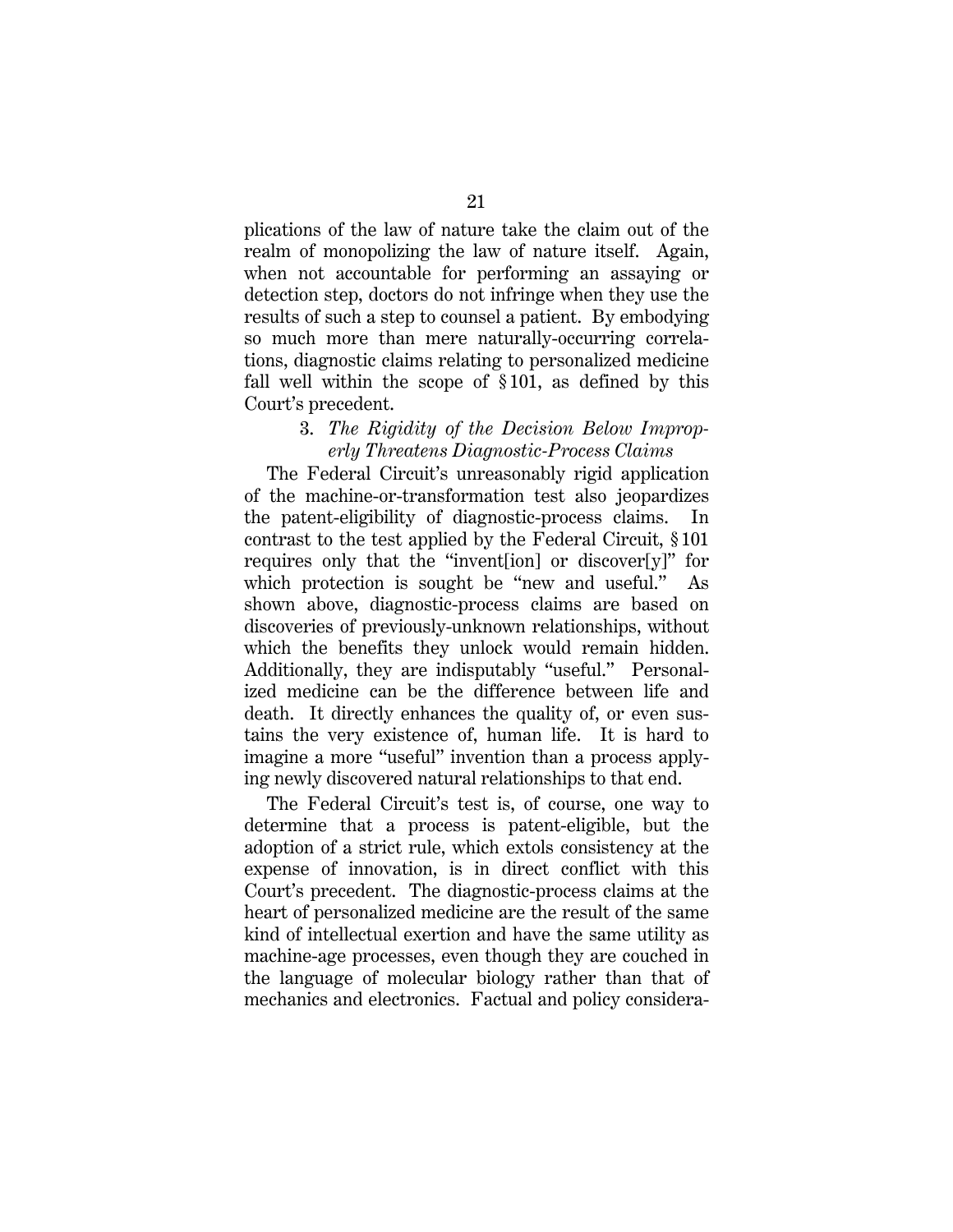tions in the 21st century show the wisdom of this Court's description of § 101 as a "dynamic provision designed to encompass new and unforeseen inventions." *J.E.M. Ag. Supply*, *Inc.* v. *Pioneer Hi-Bred Int'l, Inc.*, 534 U.S. 124, 135 (2001). The machine-or-transformation test takes the opposite approach, forcing all process claims into a mold that decidedly looks backward in time. These considerations cast considerable doubt on any approach that would allow life-saving diagnostics to be patented only if they can satisfy a rigid machine-or-transformation test.

\* \* \*

The analysis suggested in the *Lab. Corp.* dissent and the machine-or-transformation test articulated by the decision below have the potential to deny patent protection to diagnostic-process claims that are no less deserving of that protection than any other new and useful discovery. They would do so, moreover, by writing new requirements into the text of § 101 and by refusing to acknowledge the full content of those claims. Nothing in the text or history of § 101 suggests that patent protection ought not extend to the valuable fruits of the exacting labor that must be invested to develop such important new medical advances. Nor is there any basis for this Court engrafting such an exclusion into the statute itself.

**C. Regardless of How It Resolves the Instant Appeal, This Court Should Not Endorse the Machine-or-Transformation Test as the Definitive Means for Assessing the Patent-Eligibility of Process Claims** 

No doubt, petitioners and other *amici* will demonstrate that the Federal Circuit simply misread this Court's cases when it interpreted them as imposing the machine-or-transformation test as the definitive standard for judging the patent-eligibility of a process claim. The Court thus should reverse the decision below in light of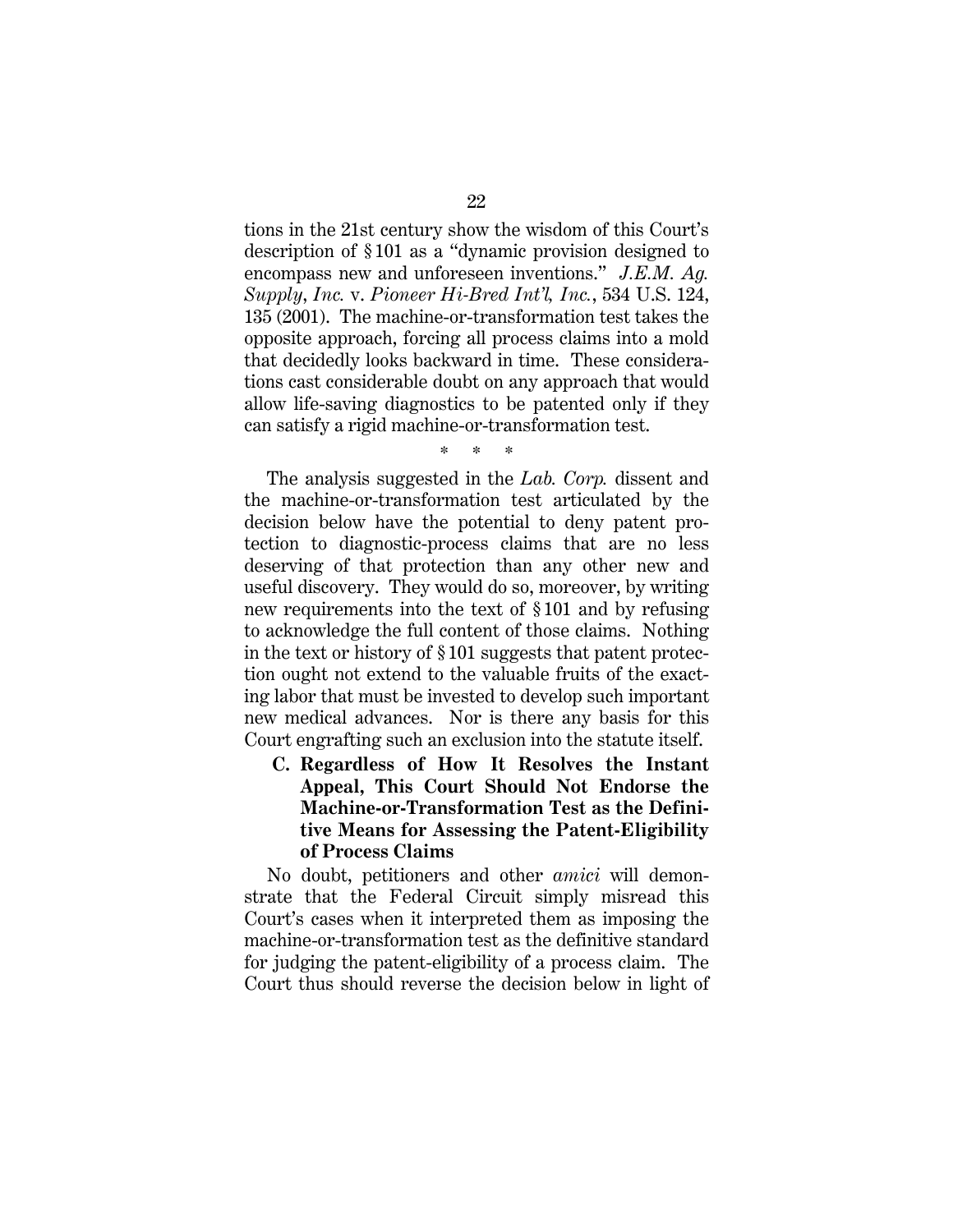the Federal Circuit's fundamental misreading of this Court's cases and the text of § 101.

If the Court endorses the machine-or-transformation test in this context, nonetheless, it should make clear that its decision does not make that test the dispositive standard against which all process claims' compliance with § 101 must be judged. Novartis does not believe that diagnostic-process claims necessarily fail to satisfy the machine-or-transformation test as a general matter. But the Court ought not attempt to create a one-size-fits-all solution in the context of a case, like this one, which provides no reason to rule that expansively. As the *Lab. Corp.* dissent makes clear, a diagnostic-process claim may implicate the "laws of nature" exception to § 101, whereas business-method claims, like those at issue in the present case, implicate the distinct "abstractions" exception to § 101. The substantial differences between a claim to diagnosing a pathology (as illustrated in *Lab. Corp.*) and price hedging (as illustrated in this case), and the likely legal consequences stemming from those differences, only further underscore the fact that this case is not the proper vehicle for assessing whether a diagnosticprocess claim must or can meet a machine-or-transformation test.

Accordingly, should this Court affirm the judgment below, it should reserve for another day whether the machine-or-transformation test should be the sole test for judging the patent-eligibility of diagnostic-process claims. Such a reservation will ensure that lower courts and litigants do not attribute to this Court a "holding" that extends inappropriately beyond the issues and matters before it. Reserving the issue will facilitate this Court's ability to resolve that issue after a full record is developed in an appropriate case squarely raising a diagnostic-process claim's compliance with § 101.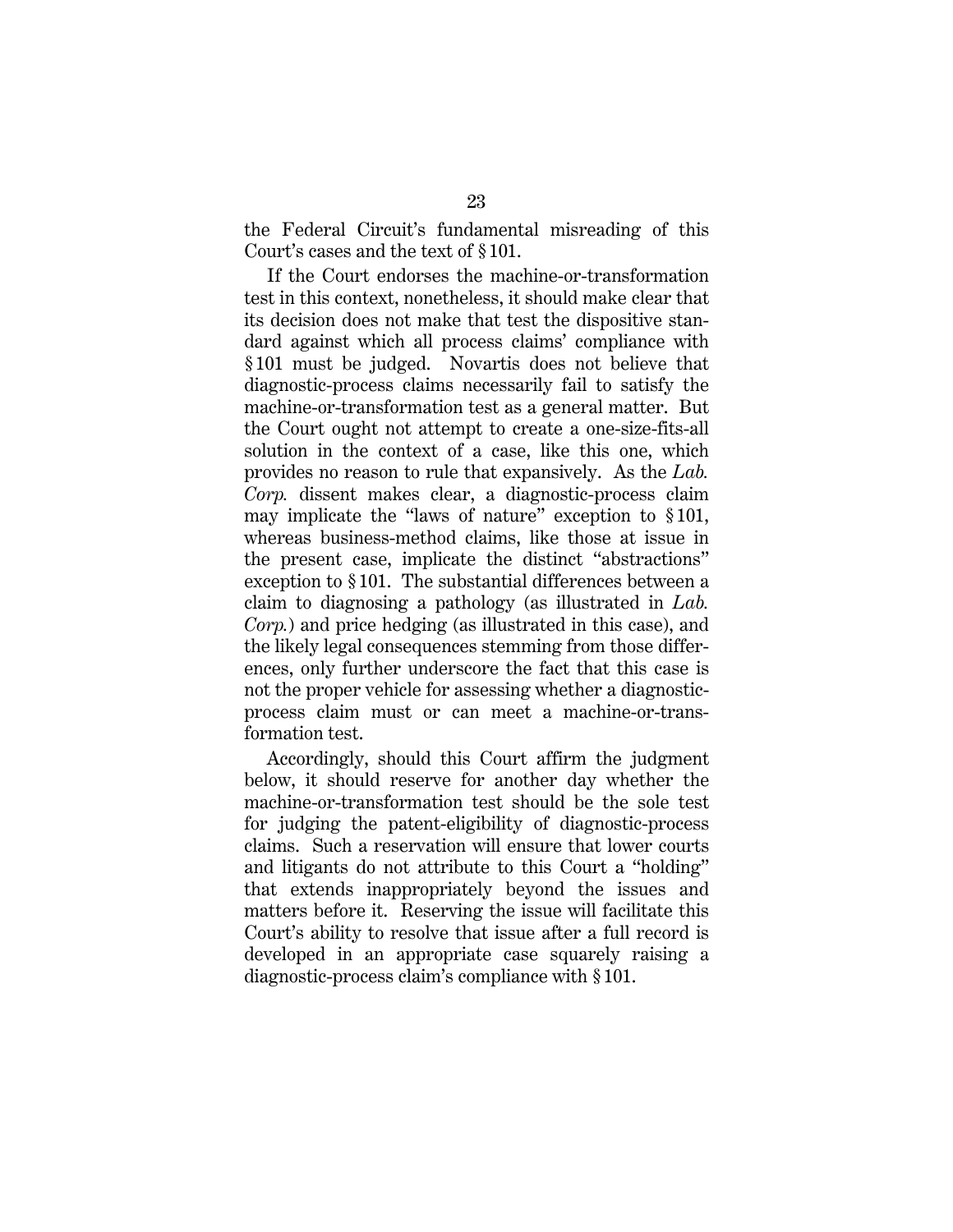## **CONCLUSION**

This Court's precedents regarding patent-eligibility under 35 U.S.C. § 101 have served the country well and, if reaffirmed, will continue to do so. By contrast, the Federal Circuit's rigid implementation of the machine-ortransformation test represents an unnecessary departure from this Court's precedents. And it has the potential to jeopardize the benefits of many modern innovations, including the innovations that will allow personalized medicine to become a reality. Similarly, the *Lab. Corp.* dissent too freely invokes the "law of nature" exception to deprive a diagnostic-process claim of patent-eligibility under § 101. This Court should therefore reaffirm its broad interpretation of § 101 and reverse the Federal Circuit's pronouncement that the so-called machine-ortransformation test is the sole test for judging the patent-eligibility of all process claims.